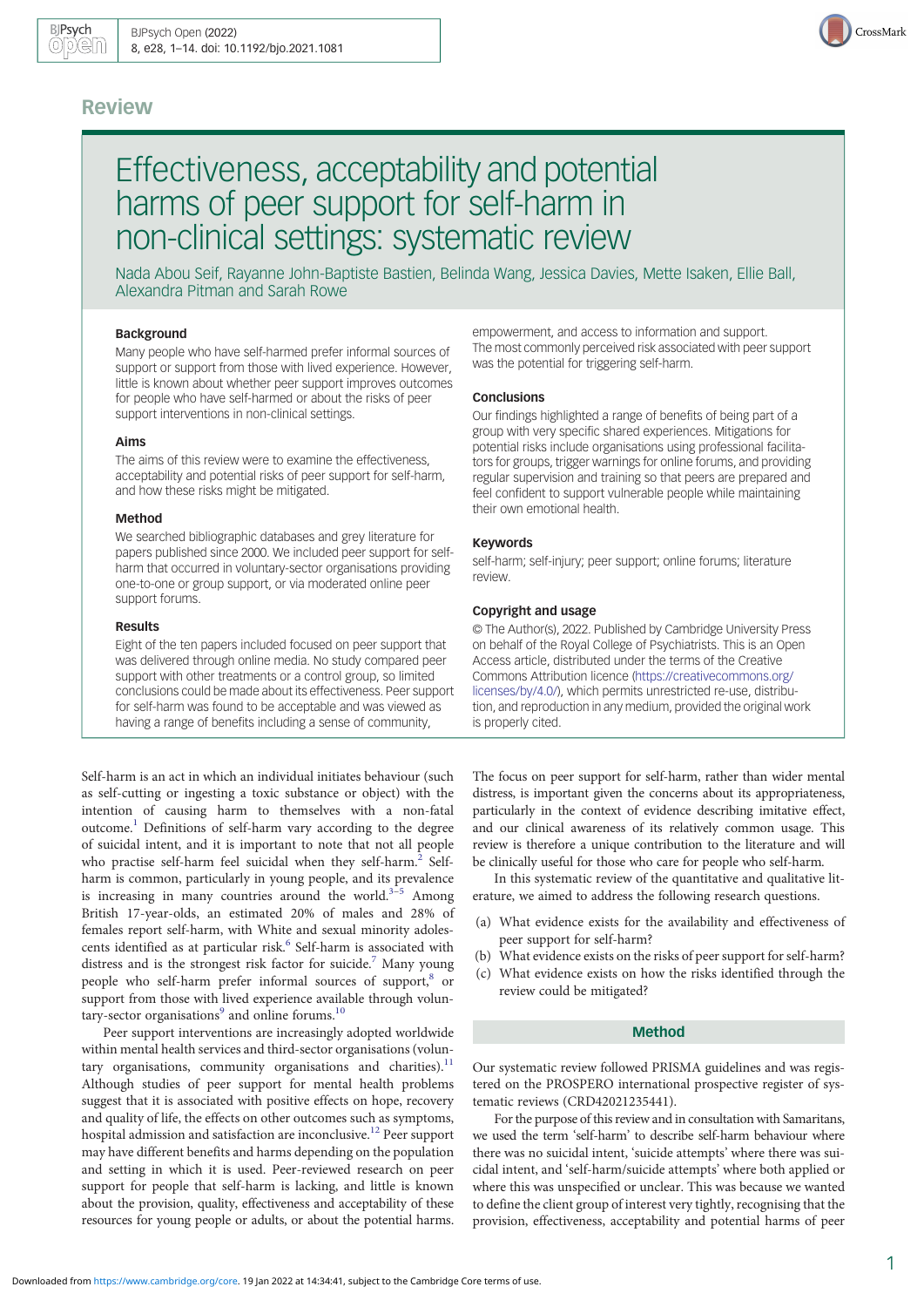support for suicidal self-harm are likely to differ from those of support provided for non-suicidal self-harm. We also defined 'peer support' for self-harm as any support provided in non-clinical settings by individuals with lived experience of self-harm. We excluded peer support within clinical settings, as a recent parliamentary inquiry recommended investment in community-based preventive services, including low-level preventive support based on peer support models.<sup>[13](#page-12-0)</sup> We also excluded peer support provided by relatives or friends who self-harm, or peer support from people posting content about self-harm on the internet solely in a personal capacity, as these models would not benefit from funding.

Our definition therefore included: peer support provided by individuals working for voluntary-sector organisations (but not formal healthcare services) providing one-to-one or group support, or via moderated online peer support forums.

## Searches

Searches were conducted on MEDLINE (Ovid) <1946 to 15 February 2021> and PsycINFO (Ovid) <1806 to February week 2 2021>. Search terms were developed with the input of a lived experience researcher (J.D.) and in collaboration with the Samaritans team (E.B. and M.I.). Search terms covered keywords relevant to self-harm and both online and face-to-face peer support. These were combined into a single search string using the appropriate Boolean operators (see Supplementary material 1 available at [https://doi.org/10.1192/bjo.2021.1081\)](https://doi.org/10.1192/bjo.2021.1081).

We also conducted searches for grey literature on both Open Grey and Google using the approach suggested in recent scoping reviews.<sup>[14](#page-12-0)</sup> For the Google searches, we made an *a priori* decision to screen only the first 100 results to reflect a balance of the relevance and time taken to screen each hit.<sup>11</sup>

We searched websites for UK charity organisations including Mind and Harmless and contacted each organisation to request any relevant publications on peer support. The list of organisations was composed based on suggestions by Samaritans and our team's lived experience researcher (Supplementary material 2).

Studies were included if they:

- (a) described the provision, quality, effectiveness and acceptability of peer support for self-harm;
- (b) related specifically to self-harm, regardless of suicidal intent;
- (c) were published in English;
- (d) were published from the year 2000 onwards;
- (e) used quantitative, qualitative or mixed methods.

We did not set any restrictions on age group, population, study design or whether publications were peer reviewed. We also included studies with or without a comparator group, as we felt this was particularly important for capturing the acceptability of the peer support intervention. Social media sites that are moderated (for example, Reddit, Instagram and Twitter) were included in the review. Although their moderation may be considered more informal than other moderated forums, such as members-only forums, moderation still does take place. In addition to algorithms to identify harmful images or hashtags, $16$  social media platforms including Instagram and Twitter have tightened their policies regarding selfharm content. Graphic images related to self-harm are no longer allowed, and self-harm content is scrutinised by content moderators before being displayed or removed, thus making it closer to the formal moderation we would see in other online forums.<sup>17</sup> Moderation on Reddit is primarily done by volunteers of individual subreddits known as "mods", which is similar to member-only forums[.18](#page-12-0) We thought it would be useful to include both types of moderation, given the limited research on the subject and the high level of engagement with social media sites.

We excluded studies that:

- (a) focused on suicide prevention without investigating self-harm specifically;
- (b) described peer support in clinical settings;
- (c) described peer support provided by relatives or friends;
- (d) described peer support from people posting content on the internet solely in a personal capacity;
- (e) peer support taking place on unmoderated online media (e.g. unmoderated forums).

#### Data extraction

#### Screening and selection of studies

We used the Covidence systematic review online software [\(www.](https://www.covidence.org) [covidence.org\)](https://www.covidence.org) to import references from our search engines for screening titles and abstracts, and to deduplicate. Two reviewers screened all titles and abstracts independently. Four reviewers screened the full-text articles independently to determine their suitability for inclusion, and a randomly selected 10% of these underwent a second screening by an independent reviewer. Reference lists of included papers and relevant systematic reviews were checked for relevant papers. Any disagreement between the reviewers over the eligibility of studies was reviewed by third and fourth reviewers (S.R. and A.P.) and resolved through discussion. We calculated interrater agreement at each stage of the review screening process to assess the consistency of raters' decisions. We used the accepted value of 0.8 as the threshold for good interrater agreement,<sup>19</sup> resolving screening disagreements where values fell below 0.8 through discussions with third and fourth reviewers.

## Data extraction

Information on the following variables were extracted from all of the papers: study titles, authors, study type, country of origin, year of publication, population, demographics (including age, sex and ethnicity), type of self-harm (suicidal, non-suicidal, both or not specified) details of the peer support intervention (nature, description, duration source of provision), outcome measures, change scores or themes relevant to the peer support intervention, risks or harmful effects, and mitigation of risks or harmful effects. A second reviewer independently checked the data extraction.

The outcome measures in relation to each of our review questions were as follows.

- (a) Mean reduction in self-harm behaviours post peer support intervention.
- (b) Changes in mean questionnaire scores, or themes relevant to risks or harmful effects of self-harm peer support interventions as derived from qualitative research.
- (c) Ways in which the risks identified in research question (b) might be mitigated, as established using the results and discussion sections of all included papers.

#### Quality appraisal

One reviewer independently assessed the quality of each included paper, and a randomly selected subsample of 10% of included papers was independently assessed for study quality by a second researcher.

For quantitative peer-reviewed published papers, we used the Grading of Recommendations, Assessment, Development, and Evaluation (GRADE), which rates papers according to five domains: risk of bias, imprecision, inconsistency, indirectness and publication bias. A certainty/quality rating is assigned to the evidence, ranging from very low (the true effect is likely to be substantially different from the estimated effect) to high (we are confident that the effect of the study reflects the actual effect). $20$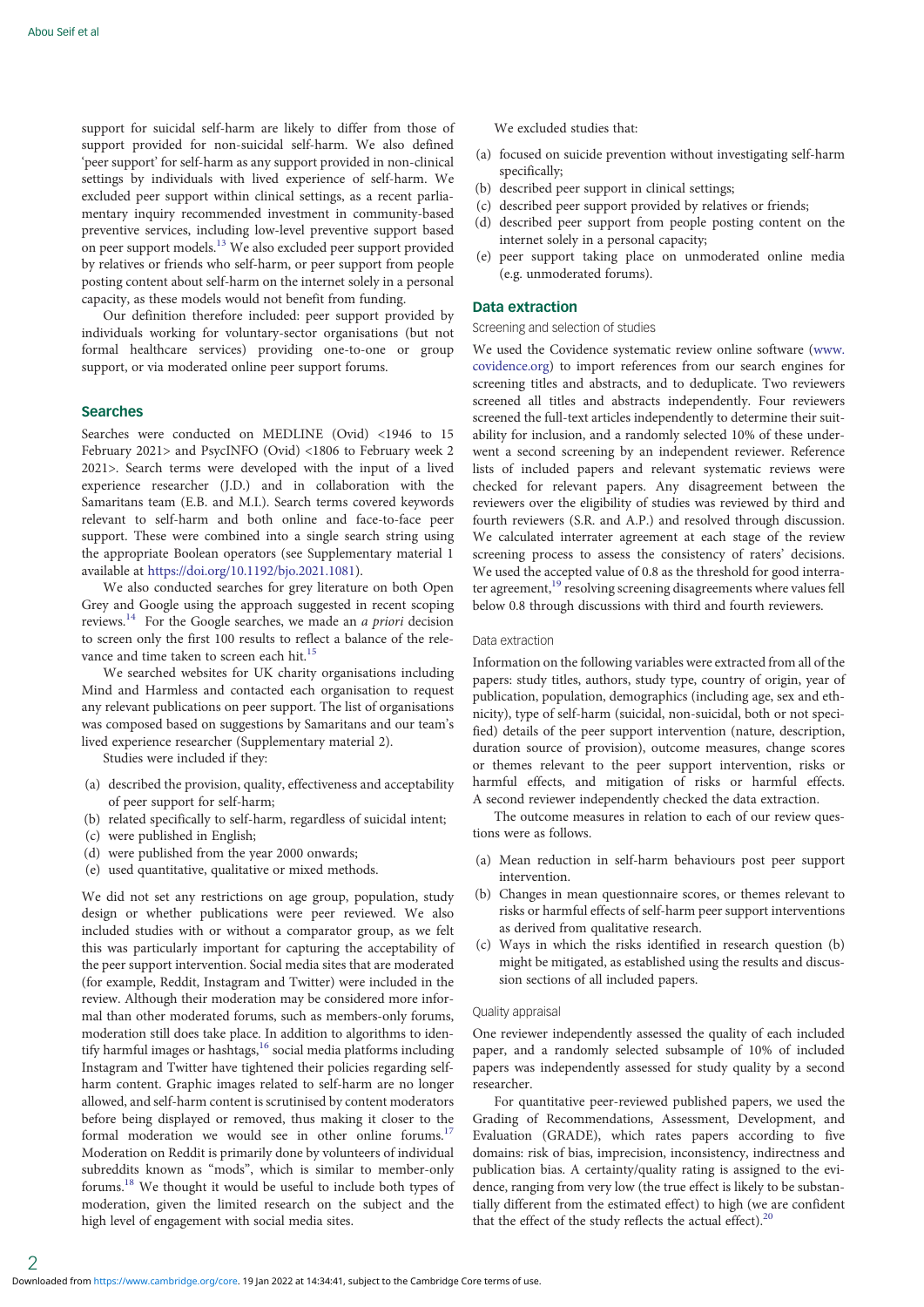For qualitative studies we used the Critical Appraisals Skill Programme (CASP) Qualitative Checklist, which examines whether there is sufficient description and justification of the chosen methods of data collection, sampling and analytical approach, as well as whether sufficient attention was given to ethics and the roles of the researchers involved.<sup>[21](#page-12-0)</sup>

For studies using a mixed method design, we used the Mixed Methods Appraisal Tool (MMAT) version  $2018$ <sup>[22](#page-12-0)</sup> which includes a checklist to appraise the methodological quality for qualitative, quantitative and specifically mixed methods studies. MMAT examines whether the rationale of using a mixed methods design is appropriate and whether the different components of the study are incorporated constructively to answer the research question.

For non-academic papers (including grey literature), we used Nesta's Standard of Evidence model to assess the quality of each source of information.<sup>[23](#page-12-0)</sup> This considers criteria such as 'Have others proved the same?' and 'Can this be replicated elsewhere?' to judge whether the innovation described has evidence of benefits or harms.

## Data synthesis

Anticipating a heterogeneous range of papers, we used a narrative synthesis to summarise themes relevant to our review questions. In team discussions, which included Samaritans team members and our lived experience researcher, we explored reflexivity in our interpretation of the findings to ensure that our inferences regarding recommendations for practice were appropriate, acceptable and relevant.

#### Results

Our MEDLINE and PsycINFO searches identified 31 667 records, with an additional 35 records identified through OpenGrey and Google searches ([Fig. 1\)](#page-3-0). After the removal of duplicates, a total of 26 523 titles and abstracts were screened. Of those, 28 full-text articles were assessed for eligibility, of which a total of nine studies were identified as eligible for inclusion in our final synthesis. A further 35 records were identified from non-profit organisations, which we reduced to seven following deduplication and screening of titles and abstracts. After full-text screening, one of these records was judged to meet eligibility criteria for inclusion in our final analysis based on its specific focus on online peer support for young people self-harming.[24](#page-12-0) Other records from non-profit organisations were excluded owing to peer support being offered for difficulties not limited to self-harm or for not fitting our description of a peer support intervention. Interrater agreement was high for screening titles and abstracts (99%) but decreased to 75% for the full-text screening. One paper required discussion with a third reviewer before a consensus could be reached on its inclusion in the review and an interrater agreement greater than 0.8 could be achieved.

## Description of studies

Of the ten studies included in our narrative synthesis, eight were conducted in the UK and one in the USA, and one paper combined data from a range of mental health organisations in the UK, Italy, Slovenia and Denmark. $24$  Of the included studies, eight were of qualitative design and two used mixed methods [\(Tables 1](#page-4-0) and [2](#page-7-0)). Notably, no randomised controlled trial or other trial investigating effectiveness met our inclusion criteria. In eight of the studies, peer support was delivered through online media, such as self-harm forums or message boards ( $n = 5$ ), online recovery groups ( $n = 1$ ), social media  $(n = 1)$ , or a variety of platforms, including group chats, online group discussions and Facebook groups  $(n = 1)$ .

The remaining two studies examined face-to-face self-harm recovery/support groups.

As per our inclusion criteria and research focus, all studies focused on individuals who self-harm, with five studies focusing specifically on young people and/or young adults who selfharm.[24](#page-12-0)–[28](#page-13-0) Studies included a wide range of sample sizes, ranging from  $n = 7^{29}$  $n = 7^{29}$  $n = 7^{29}$  to  $n = 102^{30}$  $n = 102^{30}$  $n = 102^{30}$  participants. However, the report by the Institute for Research and Development  $(2012)^{24}$  $(2012)^{24}$  $(2012)^{24}$  was an outlier, as they included a range of samples sizes, and it was not clear whether they used the same participants in different stages of their surveys ([Table 2](#page-7-0)). Although most studies did not report ethnicity, where ethnicity was reported  $(n = 3)$ , individuals self-defining as White constituted 100% of the sample in two studies<sup>29,31</sup> and 70% in one other.[25](#page-12-0) Females made up at least 80% of the samples across all studies. The majority of studies investigating online peer support sampled individuals within a young age range (16 to 25 years), apart from Haberstroh & Moyer  $(2012),<sup>31</sup>$  $(2012),<sup>31</sup>$  $(2012),<sup>31</sup>$  in which the sample had a mean age of 36 years. The two studies investigating face-to-face peer support had samples with mean ages of 36 and 46 years, respectively.<sup>[29,32](#page-13-0)</sup>

#### Quality of included studies

All eight qualitative studies included were judged to be of high quality, scoring 8 or above out of 10 on the CASP checklist (Supplementary material 3A). However, studies tended to be unclear on how they addressed the relationship between the researchers and participants. Nevertheless, the other CASP domains were judged to be addressed adequately in most studies. Of the two mixed methods studies, one<sup>33</sup> was scored as 11 out of 15 on the MMAT (as used for mixed methods research), with the domains for qualitative design judged as well addressed but those for quantitative design less so (Supplementary material 3B). The other mixed methods study<sup>[24](#page-12-0)</sup> was appraised using Nesta (as used for grey literature) and only rated as level 2, as the lack of comparator groups meant that the effects of the intervention could not be separated from other influences (Supplementary material 3C).

## Findings

The ten included studies identified a range of views on the acceptability and perceived value of peer support for self-harm, from both the perspective of those using the service and that of those providing it, along with descriptions of the mode of provision [\(Tables 1](#page-4-0) and [2\)](#page-7-0). We did not identify any study reporting the effectiveness of peer support for self-harm, nor any study presenting an overview of the provision of peer support for self-harm nationally or internationally.

## Q1. Mode of peer support, acceptability and effectiveness

## Face-to-face peer support

Both the studies evaluating face-to-face peer support focused on self-harm support groups, and both reported on the experiences of members of more than one support group. Participants in the Boyce et al (2018) study discussed how members' experiences prior to joining the group had been primarily negative and characterised by isolation, stigma and shame. $32$  Conversely, participants in both studies viewed their self-harm support groups as safe spaces, where they felt accepted and understood ([Table 3](#page-9-0)). Their shared experiences with other members of the group made participants feel that the support they were receiving in this setting was more 'genuine' than that on offer from professionals or from family and/or friends. Many of the group members in both studies reported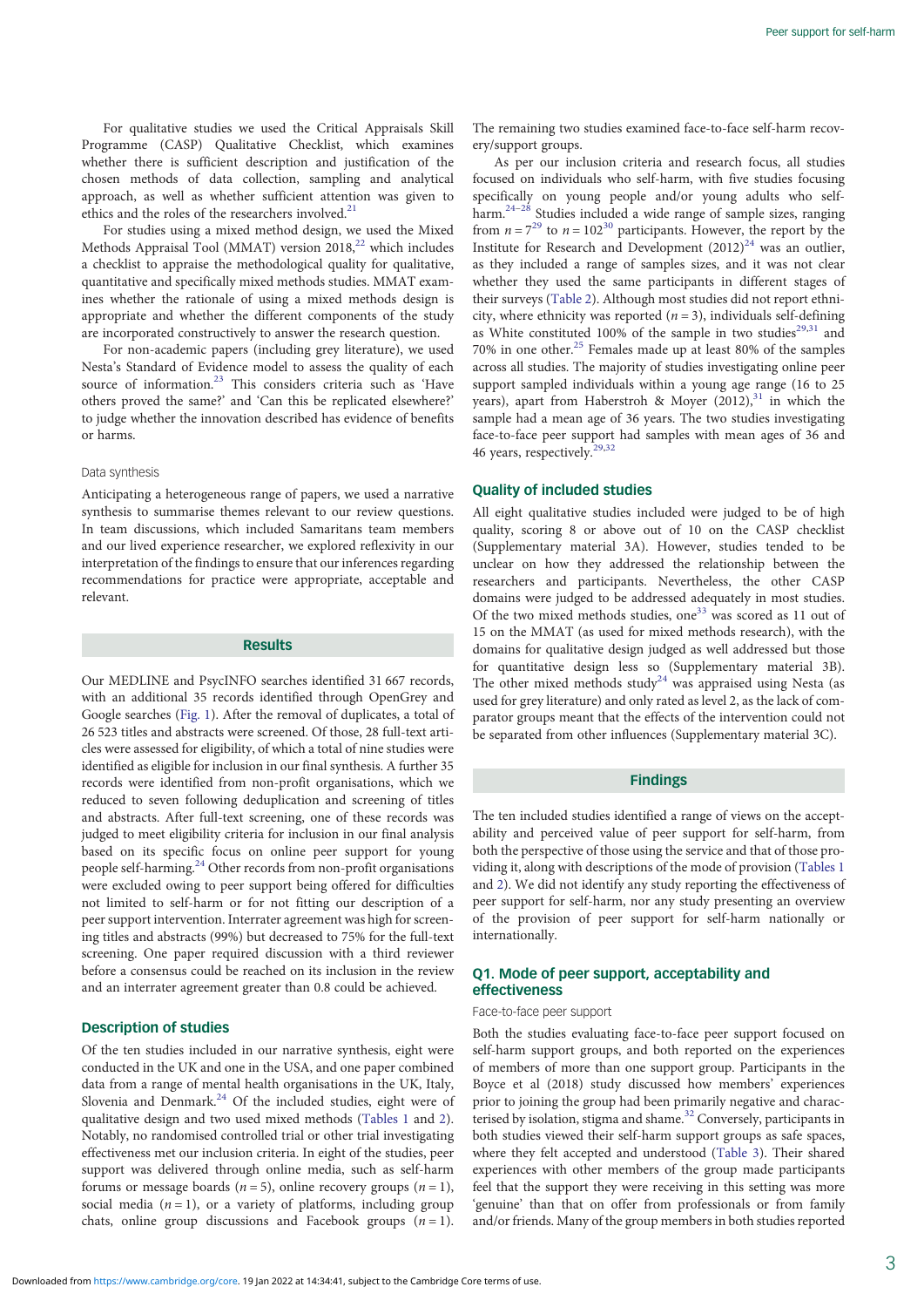<span id="page-3-0"></span>

a reduction in self-harm following group membership. Participants described other positive changes that they attributed to group membership, including friendship and decreased isolation, and improvements in self-awareness, mood and interpersonal skills. They also reported that they derived a sense of empowerment and selfworth through witnessing and supporting each other's struggles and successes. Peer support group leaders reported positive experi-ences in relation to their sense of autonomy in running the group.<sup>[29](#page-13-0)</sup> These findings suggest that self-harm support groups are perceived by members as valuable peer support in helping to manage selfharm and are also acceptable to its members.

## Online peer support

Most studies of online moderated peer support investigated selfinjury message boards or forums  $(n = 5/8)^{25,27,28,30,33}$  $(n = 5/8)^{25,27,28,30,33}$  $(n = 5/8)^{25,27,28,30,33}$  $(n = 5/8)^{25,27,28,30,33}$  Of the remaining three studies, one explored an online recovery group consisting of individuals referred to the group by self-injury profes-sionals;<sup>[31](#page-13-0)</sup> one investigated young people's engagement with selfharm content on social media such as Reddit, Instagram and Twitter;<sup>[26](#page-12-0)</sup> and one investigated online peer support services for young people who have self-harmed provided by a range of organisations across Denmark, Italy, Slovenia and the UK. $^{24}$ 

Similar to the findings for face-to-face peer support, users of online peer support reported that their previous experiences of conventional (i.e. professional or non-peer) support were characterised by poor treatment and stigma, which drove them to seek alternative  $\frac{1}{2}$  options.<sup>[26](#page-12-0)[,31](#page-13-0)</sup> The key advantages perceived by participants in these online media included providing and receiving support from those with similar lived experiences.<sup>[26](#page-12-0)[,30,31,33](#page-13-0)</sup> Advantages were also perceived in gaining access to useful information on selfharm,  $24,26,33$  $24,26,33$  $24,26,33$  $24,26,33$  $24,26,33$  such as how to self-harm safely,  $26$  how to conceal self-harm (i.e. methods of concealing cuts and scars) and how to seek treatment, $24,33$  $24,33$  $24,33$  and in having less anxiety around people finding out about the self-harming behaviour.<sup>[33](#page-13-0)</sup> In one study, the

online group was also viewed as a useful supplement to counselling.<sup>31</sup> However, a small proportion of participants ( $n = 12/74$ ; 16%) in the study published by Murray & Fox (2006) reported that they used the forum with the intention of being triggered to self-harm.<sup>[30](#page-13-0)</sup> These participants described feeling competitive about their self-harm when reading posts, with some viewing their self-harm as 'inadequate' and some deliberately reading discussions when they felt the urge to self-harm. $30$ 

As no trials of online peer support met our inclusion criteria, effectiveness could not be established. In studies where participants were asked about the perceived effectiveness of online peer support in reducing their self-harm behaviours, 41–50% reported a decrease in self-harm, which they attributed to group membership.[25](#page-12-0),[30](#page-13-0) In the Murray & Fox (2006) study, 46% reported no change in their self-harm, and 10% reported an increase.<sup>[30](#page-13-0)</sup> The sense of safety and community stemming from online peer support made users feel supported by people who understood their experiences of self-harm, and less alone.<sup>24,25,[30,31](#page-13-0)</sup> Added perceived benefits included the sense that online peer support increased participants' motivation to recover,<sup>[25](#page-12-0)</sup> prompted help-seeking for professional  $(i.e.$  formal) support, $25,31$  $25,31$  $25,31$  and could be accessed quickly and easily as a source of information.[24](#page-12-0)

## Q2 and Q3. Risks and mitigation

### Face-to-face peer support

Risks discussed in the Corcoran et al (2007) study included the potential for members to be re-traumatised through listening to each other's stories, as well as the risk of triggering self-injury through learning new methods within the group.<sup>[29](#page-13-0)</sup> The article included suggestions as to ways in which this could be mitigated, including the use of a professional facilitator who could establish clear and healthy boundaries within the group, as well as supplementing the group intervention with individual support.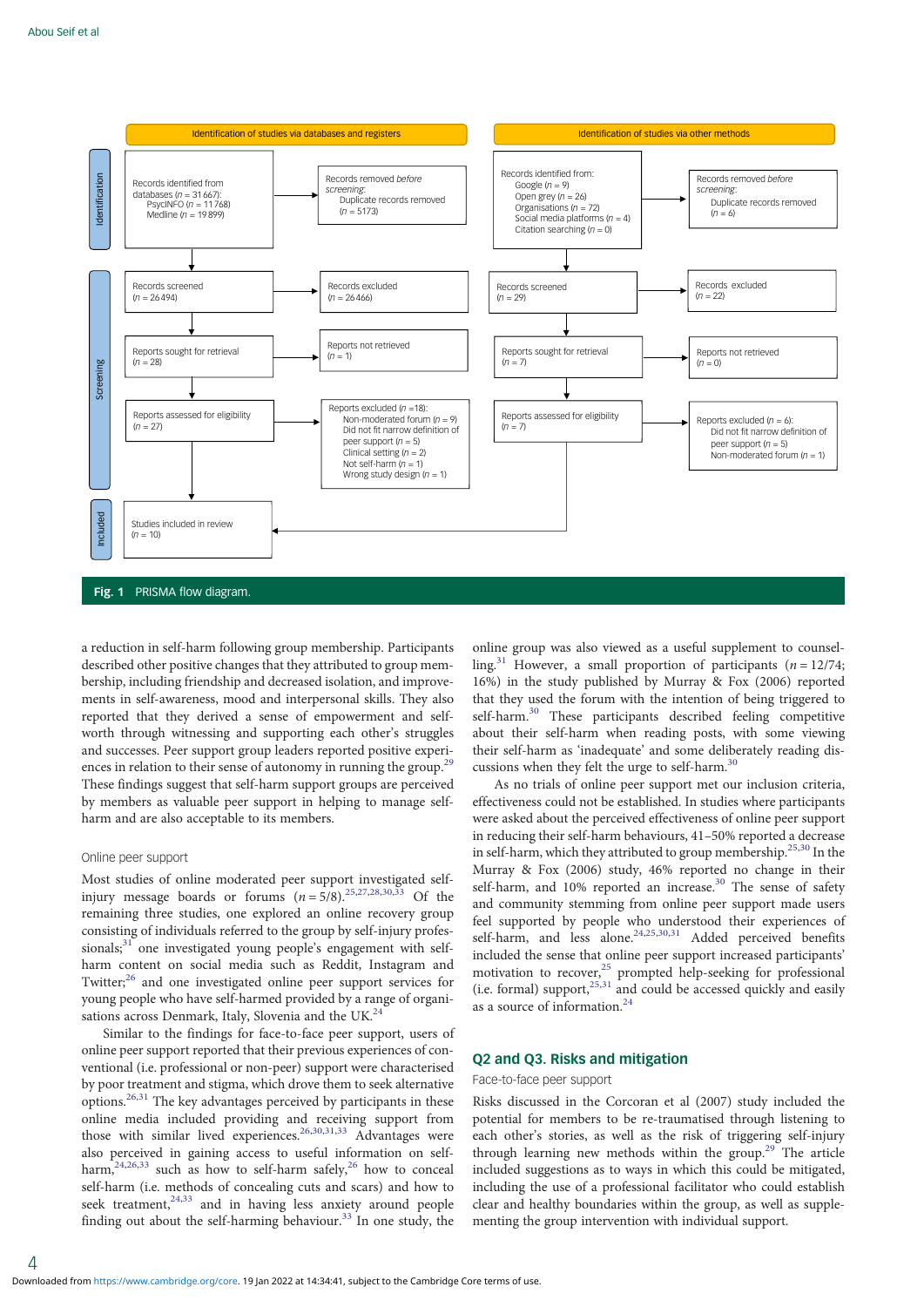#### **Table 1** Qualitative studies and reports included in main results

## Qualitative studies

| Study                           | Country    | Population                                                                                                                  | Sample size and characteristics                                                                                                                                                                                                                                                                                                                                                                                                     | Type of self-harm            | Type of peer support                                                                                                                                                                                                                                                | Key findings/themes                                                                                                                                                                                                                                                                                                                                                                                                                                                                                                                                                                                                                                                                                                     | Perceived risks and<br>mitigation                                                                                                                                                                                                                                                                                                                                                                                                                                                                                    |
|---------------------------------|------------|-----------------------------------------------------------------------------------------------------------------------------|-------------------------------------------------------------------------------------------------------------------------------------------------------------------------------------------------------------------------------------------------------------------------------------------------------------------------------------------------------------------------------------------------------------------------------------|------------------------------|---------------------------------------------------------------------------------------------------------------------------------------------------------------------------------------------------------------------------------------------------------------------|-------------------------------------------------------------------------------------------------------------------------------------------------------------------------------------------------------------------------------------------------------------------------------------------------------------------------------------------------------------------------------------------------------------------------------------------------------------------------------------------------------------------------------------------------------------------------------------------------------------------------------------------------------------------------------------------------------------------------|----------------------------------------------------------------------------------------------------------------------------------------------------------------------------------------------------------------------------------------------------------------------------------------------------------------------------------------------------------------------------------------------------------------------------------------------------------------------------------------------------------------------|
| Boyce et al<br>$(2018)^{32}$    | <b>UK</b>  | Members of self-<br>harm self-help<br>groups; in-depth<br>semi-structured<br>interviews                                     | $N = 8$<br>Mean age: 46 years<br>Gender: seven female, one male<br>Majority started self-harming as teenagers,<br>with two members starting in late 20 s/<br>early 30s<br>Four members were previously in-patients<br>(two 'heard voices', two treated for<br>alcohol and drug dependence)<br>One member said all members of the first<br>group suffered from depression, but the<br>other members did not explicitly state<br>this | Not specified                | Type: face to face, group<br>Description: Two self-harm<br>self-help groups. One of<br>the groups also had a 24 h<br>crisis support mobile<br>telephone line and held a<br>number of social activities.<br>Sources and recipients of peer<br>support: other members | Five themes:<br>(a) Members' experiences prior to joining the groups<br>(negative experiences of isolation, stigma and shame)<br>(b) A safe space (viewed the group as a safe space, shared<br>experiential understanding, peer support felt more<br>heartfelt and genuine)<br>(c) A different approach (group A rejected stigmatising<br>labels, group B resisted completing monitoring<br>outcomes, neither group was focused on the cessation<br>of self-harm but more on 'managing a bit better')<br>(d) Alleviation of isolation<br>(e) Learning from others                                                                                                                                                       | None identified                                                                                                                                                                                                                                                                                                                                                                                                                                                                                                      |
| Brow (2015) <sup>25</sup>       | <b>USA</b> | Young adult users of $N = 10$<br>self-injury<br>message boards,<br>analysis of text from<br>online injury<br>message boards | Age: 18-24 years<br>Gender: eight female, one male, one<br>genderqueer<br>Ethnicity: seven White, two Latina, one<br>African American<br>Participants began self-harming between<br>the ages of 10 and 20<br>Nine (90%) participants had seen a<br>counsellor or therapist<br>Five (50%) had seen a therapist<br>Four (40%) were currently seeing a<br>therapist                                                                    | Non-suicidal self-<br>injury | Type: online<br>Description: self-injury<br>message board (11 of the<br>13 were moderated)<br>Sources and recipients of peer<br>support: users of the<br>message board                                                                                              | Five themes identified:<br>(a) Feeling less alone<br>(b) Support from people who understand self-injury<br>(c) Access to a community<br>(d) Boards prompted seeking in-person support<br>(e) Increased motivation to recover<br>Perceived effect on self-injury<br>No participant felt their self-injury was made worse<br>(more frequent or severe)<br>One (10%) participant reported being triggered to self-<br>harm once (on an unmoderated board)<br>Nine participants (90%) noted positive effects on their<br>level of self-injury, relating to feeling increased<br>support from board members<br>Five participants (50%) recalled specific instances when<br>their board use prevented self-harm               | Risk:<br>Risk of triggering board<br>members<br>Mitigation:<br>Clinicians should check with<br>their clients whether they<br>use these online boards<br>and, if so, whether they<br>have ever been triggered                                                                                                                                                                                                                                                                                                         |
| Corcoran et al<br>$(2007)^{29}$ | l JK       | Women in self-injury<br>support groups;<br>semi-structured<br>interviews                                                    | $N=7$<br>Age: 21-44 years<br>$(mean = 36 \text{ years})$<br>Gender: 100% female<br>Ethnicity: 100% White<br>'All had current contact with professional<br>services regarding self-injury and/or<br>associated difficulties'                                                                                                                                                                                                         | Not specified                | Type: face to face, group<br>Description: three city-based<br>support groups<br>Sources and recipients of peer<br>support: group members                                                                                                                            | Four themes:<br>(a) Belonging<br>(i) Acceptance<br>(ii) Safety<br>(b) Sharing (sharing experiences)<br>(i) Perspective<br>(ii) Giving/receiving support<br>(c) Autonomy (a sense of autonomy from leading and<br>running the group themselves)<br>(i) Direction<br>(ii) Control<br>(d) Positive feeling ('anticipation about the group,<br>improved mood and light-heartedness, particularly in<br>relation to their self-injury')<br>(i) Friendship<br>(ii) Inspiration (empowerment and self-worth through<br>witnessing and supporting others' struggles and<br>successes)<br>(e) Change (participants associated group membership<br>with change/development)<br>(i) Individual change<br>(ii) Interpersonal change | Risks:<br>Members being re-traumatised<br>by others' past experiences<br>or encouraged to self-injure<br>following exposure to<br>alternative methods of self-<br>injury<br>Mitigations:<br>(a) Having a facilitator for the<br>group, particularly a<br>professional 'in the<br>background' to help<br>mediate difficult situations<br>(e.g. leader burnout,<br>critical/dominant members)<br>(b) Establishment of clear and<br>consistent boundaries<br>(c) Supplementing with<br>additional individual<br>support |

(Continued)

<span id="page-4-0"></span>Downloaded from https://www.cambridge.org/core. 19 Jan 2022 at 14:34:41, subject to the Cambridge Core terms of use Downloaded from<https://www.cambridge.org/core>. 19 Jan 2022 at 14:34:41, subject to the Cambridge Core terms of use.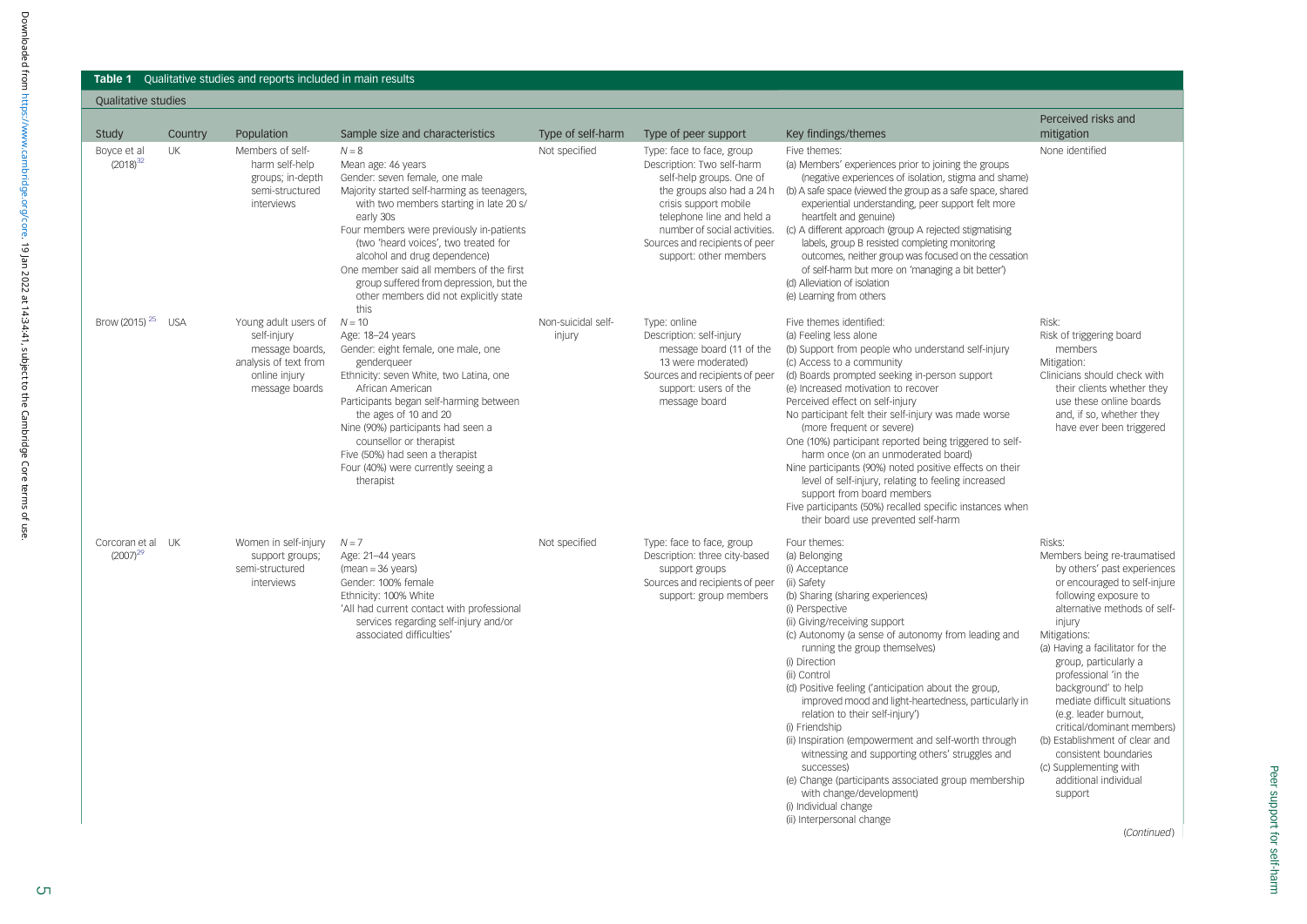#### Table 1 (Continued)

| <b>Qualitative studies</b>             |            |                                                                                                                                                                    |                                                                                                                                                                                  |                   |                                                                                                                                                                                                                                                    |                                                                                                                                                                                                                                                                                                                                                                                                                                                                                                                                                                                                                                                                                                                                                                                                                                                                                                                                                                                                                                                                                                                                                            |                                                                                                                                                                                                                                                                                                                                                                                                                                                                                                                                                                                                                                 |
|----------------------------------------|------------|--------------------------------------------------------------------------------------------------------------------------------------------------------------------|----------------------------------------------------------------------------------------------------------------------------------------------------------------------------------|-------------------|----------------------------------------------------------------------------------------------------------------------------------------------------------------------------------------------------------------------------------------------------|------------------------------------------------------------------------------------------------------------------------------------------------------------------------------------------------------------------------------------------------------------------------------------------------------------------------------------------------------------------------------------------------------------------------------------------------------------------------------------------------------------------------------------------------------------------------------------------------------------------------------------------------------------------------------------------------------------------------------------------------------------------------------------------------------------------------------------------------------------------------------------------------------------------------------------------------------------------------------------------------------------------------------------------------------------------------------------------------------------------------------------------------------------|---------------------------------------------------------------------------------------------------------------------------------------------------------------------------------------------------------------------------------------------------------------------------------------------------------------------------------------------------------------------------------------------------------------------------------------------------------------------------------------------------------------------------------------------------------------------------------------------------------------------------------|
| Study                                  | Country    | Population                                                                                                                                                         | Sample size and characteristics                                                                                                                                                  | Type of self-harm | Type of peer support                                                                                                                                                                                                                               | Key findings/themes                                                                                                                                                                                                                                                                                                                                                                                                                                                                                                                                                                                                                                                                                                                                                                                                                                                                                                                                                                                                                                                                                                                                        | Perceived risks and<br>mitigation                                                                                                                                                                                                                                                                                                                                                                                                                                                                                                                                                                                               |
| Haberstroh &<br>Moyer<br>$(2012)^{31}$ | <b>USA</b> | Members of an online $N = 17$<br>self-injury<br>recovery group;<br>analysis of free text<br>responses to an<br>online survey                                       | Mean age: 36 years<br>Gender: 17 female, 3 male<br>Ethnicity: 100% White<br>Average duration of self-injuring: 20 years<br>$(S.d. = 8)$                                          | Not specified     | Type: online<br>Description: moderated online<br>self-harm recovery group<br>Sources & recipients of peer<br>support: members of the<br>group                                                                                                      | Themes:<br>(a) Self-injury as a relationship (self-injury viewed as a<br>friend and a constant companion)<br>(b) Self-injury as emotional expression and comfort (self-<br>injury provided an outlet to express painful feelings)<br>(c) The online group supplemented counselling<br>(participants viewed it as an additional source of<br>support, and referred to poor treatment and stigma<br>from traditional providers)<br>(d) Online group support, connection, and feedback<br>(therapeutic aspects of the group included feeling)<br>understood, giving and receiving feedback, and<br>feeling less alone and isolated)<br>Subthemes: Supportive understanding, relational<br>connections, supportive feedback<br>(e) Safety and frustration with the no-triggering norm<br>(members were asked to refrain from sharing<br>triggering material, which increased safety in the<br>group, but the limitation on communication also<br>caused some members frustration)<br>(f) Asynchronous group limitations (delays in<br>communication due to the use of moderated email<br>communication - members felt chat rooms were and<br>could be helpful) | Risks:<br>(a)<br>(i) The content of the group<br>discussions may be<br>triggering for members<br>(ii) Unmoderated groups may<br>be triggering<br>(b) Potentially triggering for<br>moderators who would<br>have to implement the 'no<br>triggering norm'.<br>Mitigation:<br>(a)<br>(i) Establishing overt 'no<br>triggering norms' (members<br>aren't allowed to share<br>explicitly triggering content<br>such as pictures) to provide<br>structure and safety to the<br>group to avoid triggering<br>members.<br>(ii) Moderating groups<br>(b) Moderators should be<br>people with established<br>recovery and social support |
| Lavis & Winter<br>$(2020)^{26}$        | <b>UK</b>  | Young people, who<br>use or have used<br>social media<br>(Twitter, Reddit,<br>Instagram) to<br>engage with self-<br>harm content;<br>analysis of online<br>content | Ethnography:<br>$N = N/A$<br>Age: estimated to be 10-24 years<br>Gender: not stated<br>Semi-structured interviews:<br>$N = 10$<br>Age: $18 + \gamma$ ears<br>Gender: 100% female | Not specified     | Type: Online<br>Description: engagement with<br>self-harm content on<br>social media (Instagram,<br>Twitter and Reddit all<br>moderated in different<br>ways)<br>Sources and recipients of peer<br>support: users of the<br>social media platforms | (a) From offline to online: motivations for seeking self-<br>harm content on social media<br>Included content relating to parental and professional<br>support being seen as 'threats', the desire for<br>professional support but lack of accessibility, support<br>from other users on how to get help. A clear<br>motivation was gaining support of other young<br>people with shared experiences<br>(b) Online interactions: giving and receiving peer support<br>(c) From online to offline: the value, impact and<br>ambivalence of peer support<br>(d) Very valuable to young people, can potentially save a<br>young person's life during crises.<br>(e) Can feel like you need to keep showing that you need<br>help<br>(f) Content on 'how to self-harm safely'<br>(g) Congratulations when someone resists self-harm                                                                                                                                                                                                                                                                                                                            | Risks:<br>(a) Can disincentivise offline<br>help-seeking<br>(b) Users may feel the need to<br>post 'increasingly graphic<br>textual or visual content' to<br>sustain peer support<br>(competitive element, but)<br>out of a 'desperate dynamic<br>of need')<br>(c) Can be burdensome for<br>those listening to others'<br>distress and potentially<br>triggering<br>(d) Can be potentially triggering<br>to those listening to<br>another's distress,<br>negatively affecting their<br>mental health<br>(e) Can isolate people and<br>make them think they're<br>the only people who can                                        |

understand (barrier to seeking offline support)

Online peer support should include signposting to offline resources.

Mitigation: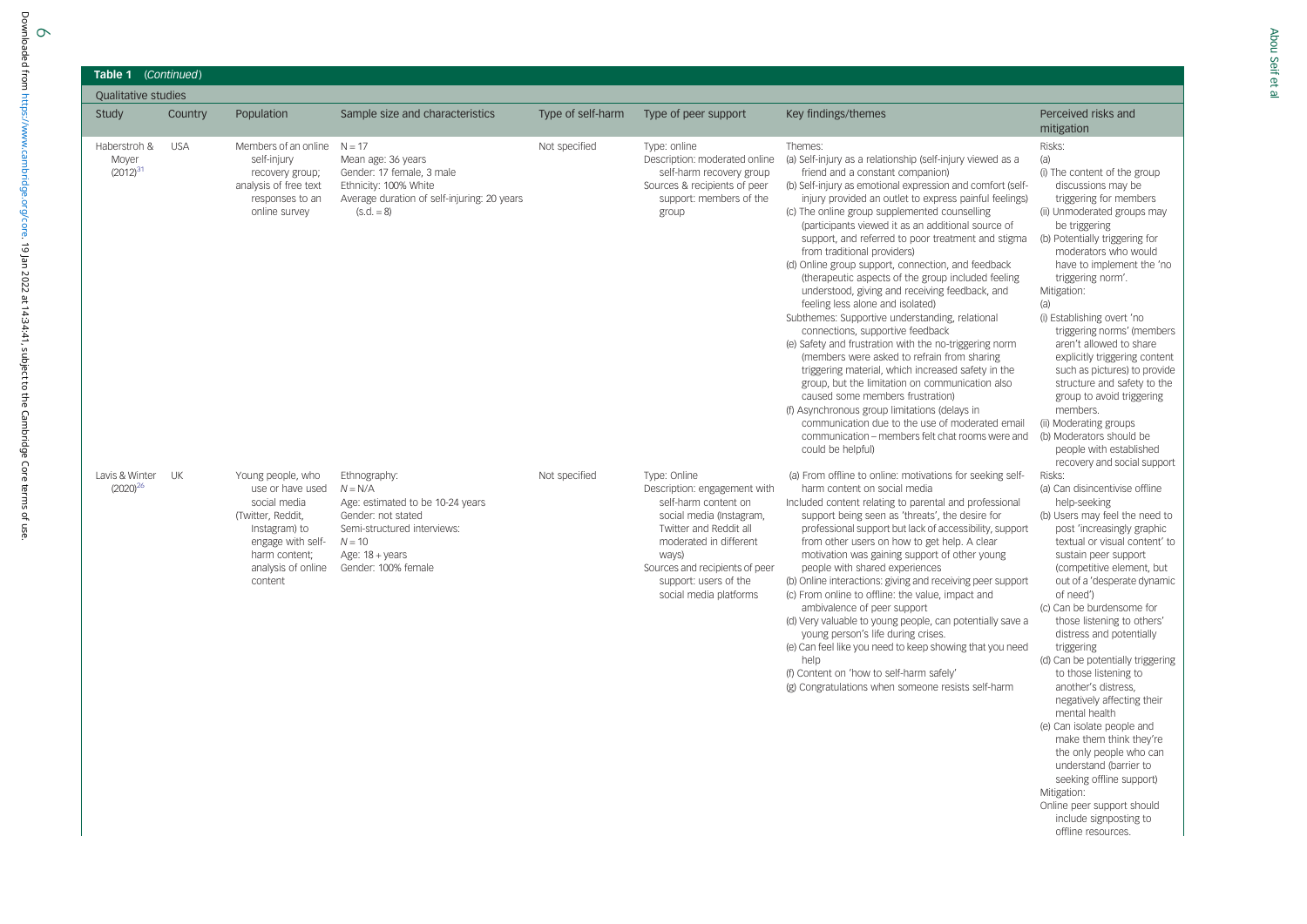| Murray & Fox UK<br>$(2006)^{30}$   |    | Members of an online $N = 102$<br>self-harm<br>discussion group;<br>analysis of free<br>text responses to<br>an online survey | Age: $12-47$ years (mean = $21.4$ years)<br>Gender: 95 female, six male, one declined<br>to mention<br>Mean age at which they began self-harm $=$<br>13.6 years                                                                 | Not specified | Type: online, self-harm<br>discussion group<br>Description: moderated self-<br>harm discussion group<br>Sources and recipients of peer<br>support: group members                                                                                                                                                                                   | Responses to closed questions:<br>42% reported feeling less alone<br>33% reported feeling understood<br>31% could not imagine a time when they would not need<br>to use the discussion<br>41% reported a decrease in self-harm<br>46% reported no change in self-harm<br>10% reported an increase in self-harm<br>48% reported being triggered to self-harm by content of<br>posts<br>47% reported never being triggered to self-harm by<br>content of posts<br>Open ended questions:<br>37% chose to talk online about self-harm to receive<br>support from like-minded people $(n = 99)$<br>44% believed a decline in self-harm would result in a<br>decrease in discussion group use $(n = 79)$<br>20% would want to continue membership in order to<br>help others $(n = 79)$<br>48% believed being a member has reduced their self-<br>harm $(n = 79)$<br>10% believed being a member has had other positive<br>effects (e.g. more self-understanding) ( $n = 79$ )<br>32% felt there were no posts that triggered their self-<br>harm $(n = 74)$<br>11% reported wanting to be triggered ( $n = 74$ )<br>45% reported 'friendship' as the reason for using private<br>e-mail rather than the discussion group. | Risks:<br>The impact on self-harm may<br>be dependent on the<br>'culture' of the group/forum<br>Mitigation: none identified                                                                                                                                                                                                                                                                                                                                                                                       |
|------------------------------------|----|-------------------------------------------------------------------------------------------------------------------------------|---------------------------------------------------------------------------------------------------------------------------------------------------------------------------------------------------------------------------------|---------------|----------------------------------------------------------------------------------------------------------------------------------------------------------------------------------------------------------------------------------------------------------------------------------------------------------------------------------------------------|----------------------------------------------------------------------------------------------------------------------------------------------------------------------------------------------------------------------------------------------------------------------------------------------------------------------------------------------------------------------------------------------------------------------------------------------------------------------------------------------------------------------------------------------------------------------------------------------------------------------------------------------------------------------------------------------------------------------------------------------------------------------------------------------------------------------------------------------------------------------------------------------------------------------------------------------------------------------------------------------------------------------------------------------------------------------------------------------------------------------------------------------------------------------------------------------------------------------|-------------------------------------------------------------------------------------------------------------------------------------------------------------------------------------------------------------------------------------------------------------------------------------------------------------------------------------------------------------------------------------------------------------------------------------------------------------------------------------------------------------------|
| Sharkey et al<br>$(2012)^{28}$     | UK | forum; analysis of<br>online content                                                                                          | Members of an online $N = 77$ young people who self-harm;<br>self-harm support 18 National Health Service professionals<br>and healthcare students<br>Age: 16-25 years<br>61% ( $n = 47$ ) aged <20 years<br>Gender: not stated | Not specified | Type: online<br>Description: moderated self-<br>harm support forum<br>(SharpTalk) developed<br>with input from young<br>people who have self-<br>harmed<br>Sources of peer support: other<br>members of SharpTalk<br>(including young people)<br>who have self-harmed and<br>professionals)<br>Recipients of peer support:<br>members of SharpTalk | Use of mitigation devices/strategies when giving advice<br>online:<br>Disclaimers/statement of incompetence (e.g. 'if I'm not<br>wrong'; 'unless I'm mistaken')<br>-Hedges (maybe, sort of, somewhat, etc.)<br>-Tag questions as indirect advice-giving (e.g. 'do you<br>think?')<br>-Protective line (i.e. being polite to avoid conflict)                                                                                                                                                                                                                                                                                                                                                                                                                                                                                                                                                                                                                                                                                                                                                                                                                                                                          | Risks: none identified<br>Mitigation:<br>Use of mitigation devices as<br>face-work may help young<br>people 'do relationships'<br>within the context of the<br>online support group to<br>help to build rapport,<br>minimise imposition and<br>stay online                                                                                                                                                                                                                                                        |
| Smithson et al UK<br>$(2011)^{27}$ |    | Members of an online<br>self-harm support<br>forum; analysis of<br>online forum<br>content                                    | $N = 77$ young people who have self-<br>harmed;<br>Six moderators<br>Age and gender: not stated                                                                                                                                 | Not specified | Type: online<br>Description: moderated self-<br>harm support forum<br>(SharpTalk) developed<br>with input from young<br>people who have self-<br>harmed<br>Sources of peer support: other<br>members of SharpTalk<br>(including young people<br>who have self-harmed and<br>professionals)<br>Recipients of peer support:<br>members of SharpTalk  | Themes:<br>(a) Becoming members by displaying expectations about<br>ways of discussing self-harm, and about responses<br>and advice<br>(b) Sustaining membership and setting boundaries of<br>membership by shaping site in line with their<br>expectation of how it should operate<br>(c) Boundaries of membership:<br>perceived deviance in posting behaviour and giving of<br>healthcare advice were most commonly addressed<br>by other users rather moderators<br>(d) Feeling accepted and 'belonging' on the forum<br>compared with bigger sites                                                                                                                                                                                                                                                                                                                                                                                                                                                                                                                                                                                                                                                               | Risks:<br>Some posters struggled to<br>maintain appropriate<br>boundaries and avoid<br>triggering or responding to<br>triggers from other young<br>people who have self-<br>harmed<br>Mitigation:<br>Understanding the ways of<br>posting and being accepted<br>on a site, how young people<br>achieve membership of an<br>online support forum and<br>feel 'belonging' may enable<br>moderators to identify and<br>support vulnerable<br>participants who struggle to<br>display appropriate member<br>behaviour |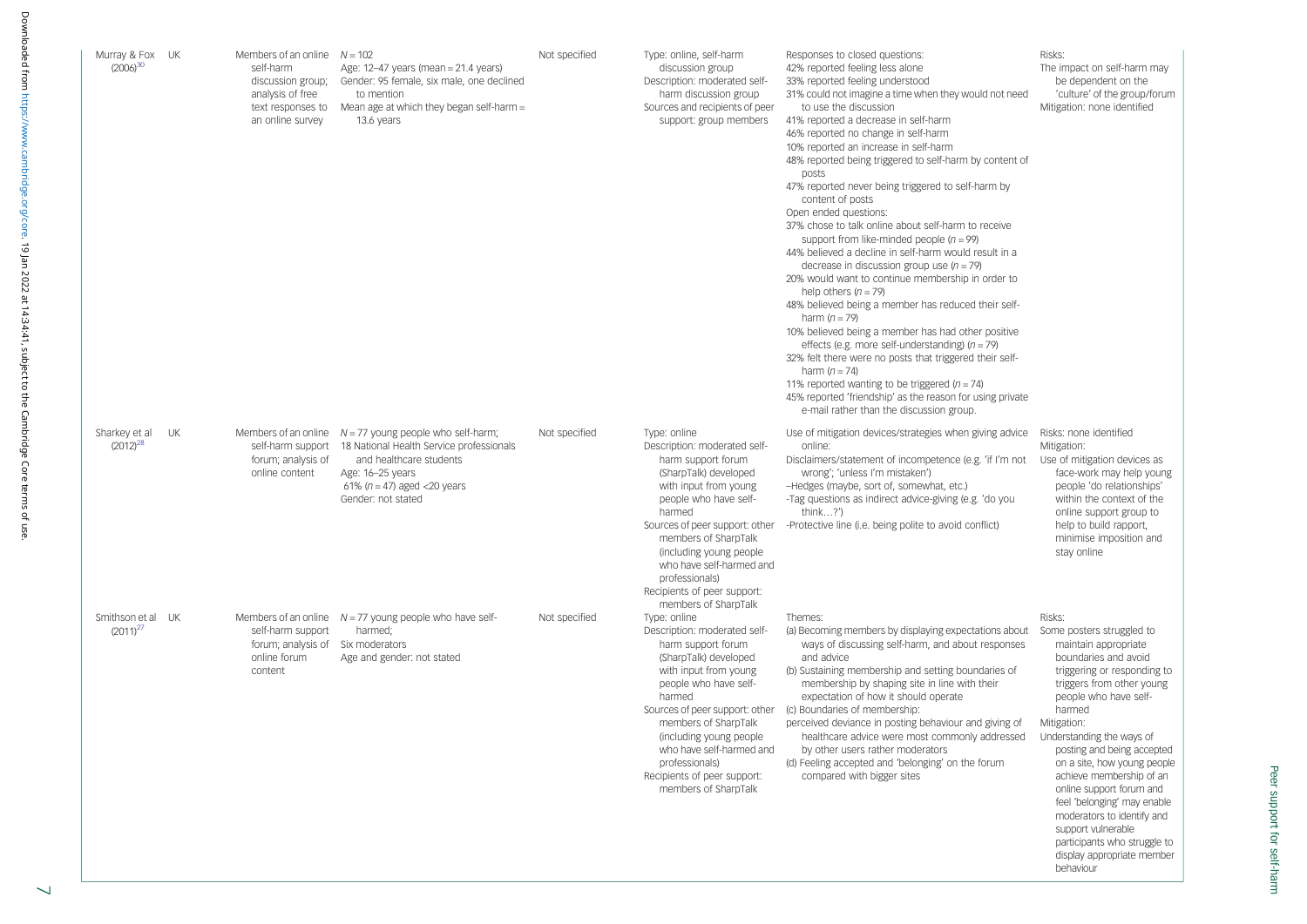#### <span id="page-7-0"></span>**Table 2** Mixed methods studies and reports included in main results

Mixed methods studies

|                                                                              |                                    |                                                                                                                                                                                                                                                                                                                                                       |                                                                                                                                                                                                                                                                                                                                                                                                                                                                                                                                                                                                                                                                                                                                                                                                                                                                                                                                                                                                                                                                                                                                                                                                                                                                                                                                                                     | Type of       | Types of peer                                                                                                                             | Outcome  |                                                                                                                                                                                                                                                                                                                                                                                                                                                                                                                                                                                                                                                                                                                                                                                                                                                                                                                                                                                                                                                                                                                                                                                                                                   |                                                                                                                                                                                                                                                                                                                                                                                                                                                       |
|------------------------------------------------------------------------------|------------------------------------|-------------------------------------------------------------------------------------------------------------------------------------------------------------------------------------------------------------------------------------------------------------------------------------------------------------------------------------------------------|---------------------------------------------------------------------------------------------------------------------------------------------------------------------------------------------------------------------------------------------------------------------------------------------------------------------------------------------------------------------------------------------------------------------------------------------------------------------------------------------------------------------------------------------------------------------------------------------------------------------------------------------------------------------------------------------------------------------------------------------------------------------------------------------------------------------------------------------------------------------------------------------------------------------------------------------------------------------------------------------------------------------------------------------------------------------------------------------------------------------------------------------------------------------------------------------------------------------------------------------------------------------------------------------------------------------------------------------------------------------|---------------|-------------------------------------------------------------------------------------------------------------------------------------------|----------|-----------------------------------------------------------------------------------------------------------------------------------------------------------------------------------------------------------------------------------------------------------------------------------------------------------------------------------------------------------------------------------------------------------------------------------------------------------------------------------------------------------------------------------------------------------------------------------------------------------------------------------------------------------------------------------------------------------------------------------------------------------------------------------------------------------------------------------------------------------------------------------------------------------------------------------------------------------------------------------------------------------------------------------------------------------------------------------------------------------------------------------------------------------------------------------------------------------------------------------|-------------------------------------------------------------------------------------------------------------------------------------------------------------------------------------------------------------------------------------------------------------------------------------------------------------------------------------------------------------------------------------------------------------------------------------------------------|
| Study                                                                        | Country                            | Population                                                                                                                                                                                                                                                                                                                                            | Sample size and characteristics                                                                                                                                                                                                                                                                                                                                                                                                                                                                                                                                                                                                                                                                                                                                                                                                                                                                                                                                                                                                                                                                                                                                                                                                                                                                                                                                     | self-harm     | support                                                                                                                                   | measures | Key findings                                                                                                                                                                                                                                                                                                                                                                                                                                                                                                                                                                                                                                                                                                                                                                                                                                                                                                                                                                                                                                                                                                                                                                                                                      | Risks and mitigation                                                                                                                                                                                                                                                                                                                                                                                                                                  |
| Institute for<br>Research and<br>Development<br>(UTRIP) (2012) <sup>24</sup> | UK, Italy,<br>Slovenia,<br>Denmark | Young people who<br>have self-harmed;<br>online surveys of<br>users of peer<br>support and<br>professional s<br>involved in self-<br>harm support;<br>analysis of online<br>content; face-to-<br>face interviews.<br>phone interviews.<br>interviews by email<br>and by online<br>chats; analysis of<br>search terms used<br>for self-harm<br>support | YouthNet, UK:<br>$N = 429$<br>Age: 16-25 years<br>Gender: 299 females, 126 males<br>Photofficine, Italy:<br>Content feedback survey: $N = 43$<br>Pre-counselling survey: $N = 94$<br>Post-counselling survey: $N = 70$<br>Ongoing group support survey: $N = 22$<br>Post group support survey: $N = 12$<br>Age:12-25 years<br>Gender:<br>Content feedback survey: 38 females, 5 males<br>Pre-counselling survey: 88 females, 12 males<br>Post-counselling survey: 67 females, 3 males<br>Ongoing group support survey: 21 females,<br>11 males<br>Post group support survey: 11 females, 1 male<br>Cyberhus, Denmark:<br>Content feedback survey: $N = 40$<br>Pre group chat survey: $N = 24$<br>Post group chat survey: $N = 24$<br>Age: 12-21 years<br>UTRIP, Slovenia:<br>Survey for doctors in primary care for children<br>and young people (CYP): $N = 129$<br>Survey for school counsellors, P.E. teachers,<br>social workers, doctors and nurses:<br>$N = 294$<br>Survey for young people who have self-harmed<br>and their peers: $N = 92$<br>Age: 16-25 years<br>Gender:<br>UTRIP, Slovenia:<br>Survey for doctors in primary care for CYP: N/A<br>Survey for school counsellors, P.E. teachers,<br>social workers, doctors and nurses: 256<br>females, 38 males<br>Survey for young people who have self-harmed<br>and their peers: 76 females, 16 males | Not specified | Type: online<br>group chats, online<br>group discussions,<br>Facebook groups<br>Sources and recipients<br>of peer support:<br>other users | N/A      | (a) Easy and quick access to information<br>UK: 53% of young people recognised the ease<br>and speed of finding information as a<br>benefit of online services, and 49%<br>recognised the opportunity to access info<br>whenever needed<br>Italy: 66% of surveyed users recognised that<br>when they had issues they needed help<br>with, they received timely assistance,<br>advice and information online<br>(b) Connecting with others<br>Percentage of young people feeling connected<br>to others:<br>YouthNet (UK): 88%<br>Photofficine (Italy): 73%<br>Cyberhus (Denmark): 67%<br>Percentage of young people feeling supported<br>by services offered:<br>(i) People behind the service listened, took me<br>seriously and cared about my problem:<br>YouthNet (UK): 75%<br>Photofficine (Italy): 60%<br>Cyberhus (Denmark): 60%<br>(ii) People using the service listened, took me<br>seriously and cared about my problem:<br>YouthNet (UK): 72%<br>Photofficine (Italy): N/A<br>Cyberhus (Denmark): 65%<br>(iii) Safe anonymous space<br>Percentage of young people feeling the<br>organisation is a place to share their<br>experiences:<br>YouthNet (UK): 89%<br>Photofficine (Italy): 71%<br>Cyberhus (Denmark): 66% | Risks:<br>(a) Triggering arguments<br>(b) Being asked to help could<br>be overwhelming<br>(c) Young people don't always<br>know how to help<br>Mitigation:<br>(a) Be aware of the potential of<br>triggering, and moderate<br>appropriately<br>(b) Important that the young<br>person offering help/being<br>asked to help is in a safe<br>and emotionally strong<br>space themselves<br>(c) In some cases, there is a<br>need for professional input |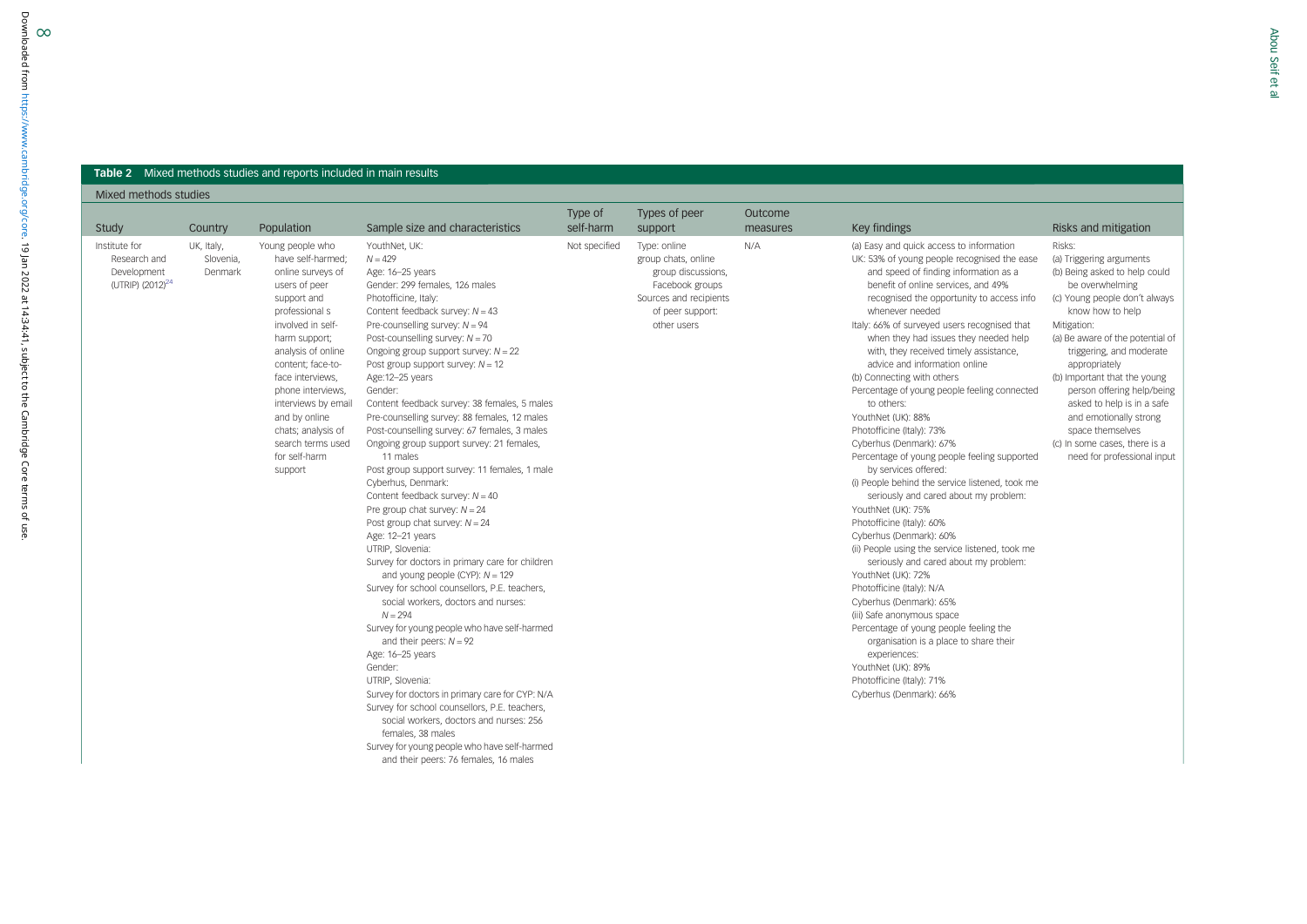| Whitlock et al<br>$(2006)^{33}$ | <b>USA</b> | Users of an online self-<br>harm message<br>board; analysis of<br>online content on<br>message boards | $N = not stated$<br>Age:<br>Site A: 18.7 (12-44) years;<br>Site B: 18.3 (13-54) years,<br>Site C: 19.4 (14-47) years;<br>Site D: 17.6 (12-37) years;<br>Site E: 17.5 (14-22) years;<br>Site F: 19.6 (14-36) years;<br>Site G: 20.5 (16-47) years;<br>Site H: 18.1 (14-28) years;<br>Site I: 23.9 (15-46) years;<br>Site J: 16.4 (13-26) years | Not specified | Type: online<br>Description:<br>moderated<br>message boards<br>and individual<br>posts.<br>Message boards varied<br>in moderation level<br>from high (content<br>blocked if<br>triggering or<br>graphic) to medium<br>(content labelled as<br>triggering).<br>Focused on low to<br>medium<br>moderation<br>Sources and recipients<br>of peer support:<br>other users | Message board<br>analysis: date of<br>establishment.<br>number of active<br>and inactive<br>members.<br>percentage of<br>posters with blogs,<br>co-listing with<br>message boards<br>for other<br>behaviours | Ouantitative<br>Discouraging disclosure correlated with<br>sharing techniques and seeking advice on<br>stopping<br>Seeking advice on stopping correlated with<br>offers of informal support<br>Suggesting formal treatment correlated with<br>offering informal support and encouraging<br>disclosure<br>Qualitative:<br>11 themes identified: informal support and<br>exchange, motivation for self-injury,<br>concealment of self-injury behaviour, e.g.<br>anxiety about exposure, methods for<br>concealment of cuts and scars, addiction<br>language (e.g. days of being self-injury free,<br>difficulty stopping), formal help-seeking<br>and treatment, sharing techniques, links to<br>other mental health or behavioural<br>conditions known to be associated with<br>self-injurious behaviour, references to<br>popular culture, perceptions of non-self-<br>injurers reactions to self-injurious<br>behaviour, perception of self and<br>behaviour (e.g. self-worth, lovability,<br>dissociation) and venting or apologising | Risks:<br>There was a positive<br>correlation between<br>discussion of technique<br>sharing with negative<br>attitudes towards<br>disclosure.<br>Negative attitudes towards<br>formal and informal help-<br>seeking may reduce the<br>use of alternative ways of<br>coping<br>Participation in self-injury<br>message boards may<br>expose adolescents to a<br>culture where self-injury is<br>normalised and<br>encouraged, such as<br>concealing self-injurious<br>behaviours and sharing of<br>techniques<br>Adolescents' drive to belong a<br>group may lead to self-<br>injurious behaviours |
|---------------------------------|------------|-------------------------------------------------------------------------------------------------------|-----------------------------------------------------------------------------------------------------------------------------------------------------------------------------------------------------------------------------------------------------------------------------------------------------------------------------------------------|---------------|----------------------------------------------------------------------------------------------------------------------------------------------------------------------------------------------------------------------------------------------------------------------------------------------------------------------------------------------------------------------|--------------------------------------------------------------------------------------------------------------------------------------------------------------------------------------------------------------|-----------------------------------------------------------------------------------------------------------------------------------------------------------------------------------------------------------------------------------------------------------------------------------------------------------------------------------------------------------------------------------------------------------------------------------------------------------------------------------------------------------------------------------------------------------------------------------------------------------------------------------------------------------------------------------------------------------------------------------------------------------------------------------------------------------------------------------------------------------------------------------------------------------------------------------------------------------------------------------------------------------------------------------------|---------------------------------------------------------------------------------------------------------------------------------------------------------------------------------------------------------------------------------------------------------------------------------------------------------------------------------------------------------------------------------------------------------------------------------------------------------------------------------------------------------------------------------------------------------------------------------------------------|
|---------------------------------|------------|-------------------------------------------------------------------------------------------------------|-----------------------------------------------------------------------------------------------------------------------------------------------------------------------------------------------------------------------------------------------------------------------------------------------------------------------------------------------|---------------|----------------------------------------------------------------------------------------------------------------------------------------------------------------------------------------------------------------------------------------------------------------------------------------------------------------------------------------------------------------------|--------------------------------------------------------------------------------------------------------------------------------------------------------------------------------------------------------------|-----------------------------------------------------------------------------------------------------------------------------------------------------------------------------------------------------------------------------------------------------------------------------------------------------------------------------------------------------------------------------------------------------------------------------------------------------------------------------------------------------------------------------------------------------------------------------------------------------------------------------------------------------------------------------------------------------------------------------------------------------------------------------------------------------------------------------------------------------------------------------------------------------------------------------------------------------------------------------------------------------------------------------------------|---------------------------------------------------------------------------------------------------------------------------------------------------------------------------------------------------------------------------------------------------------------------------------------------------------------------------------------------------------------------------------------------------------------------------------------------------------------------------------------------------------------------------------------------------------------------------------------------------|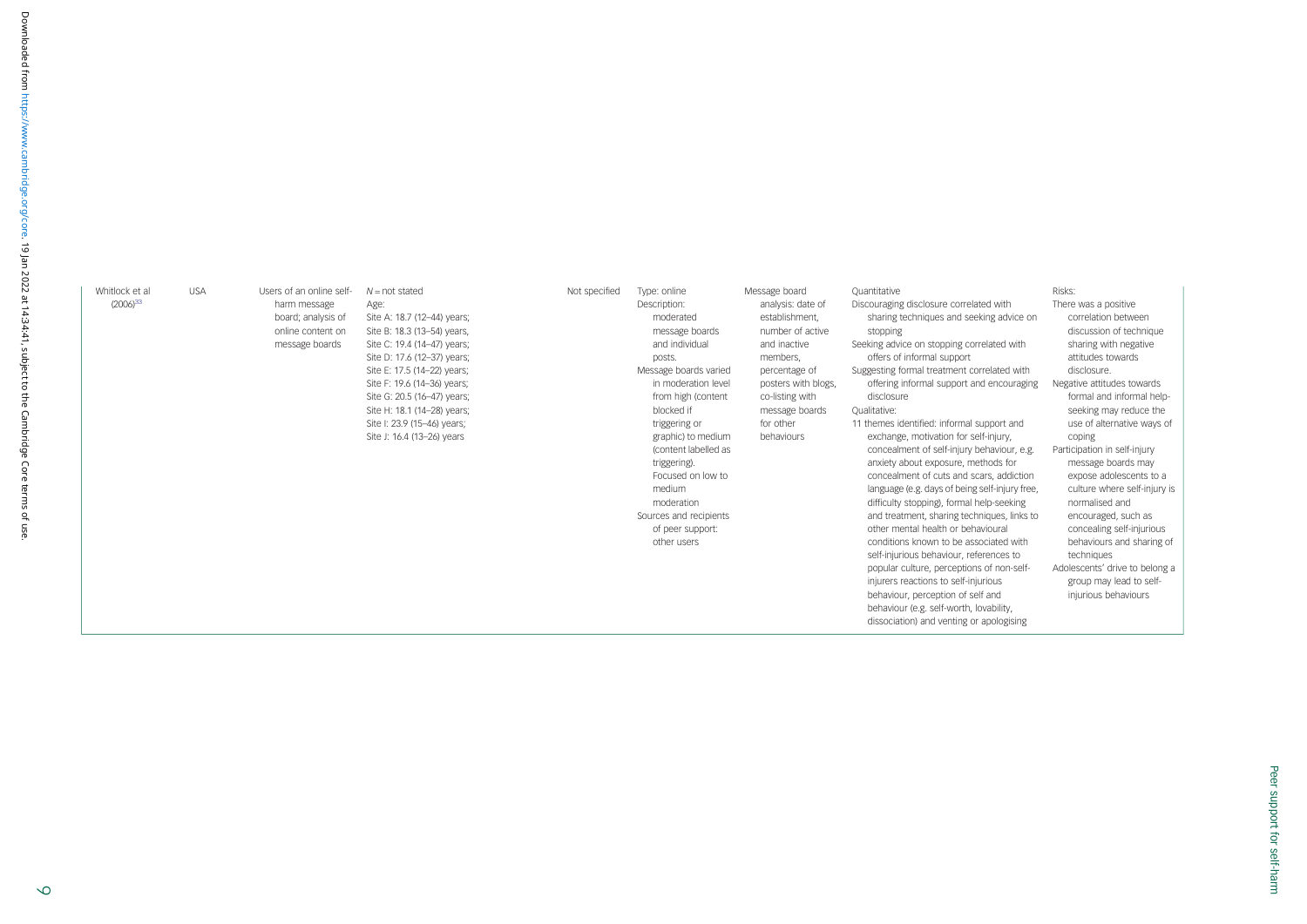<span id="page-9-0"></span>

| <b>Table 3</b> Summary of the main benefits and risks identified in included studies                                                                                       |                                   |                                                                                                                                                                                                                                                                                                                                        |
|----------------------------------------------------------------------------------------------------------------------------------------------------------------------------|-----------------------------------|----------------------------------------------------------------------------------------------------------------------------------------------------------------------------------------------------------------------------------------------------------------------------------------------------------------------------------------|
| <b>Main benefits</b>                                                                                                                                                       | Strength of evidence <sup>a</sup> | Papers reporting this finding                                                                                                                                                                                                                                                                                                          |
| Feeling accepted and understood<br>• Providing a safe space<br>Feeling supported<br>$\bullet$<br>Giving support<br>Providing a safe sense of community                     | 10                                | Boyce et al (2018) <sup>32</sup><br>Brow (2015) <sup>25</sup><br>Corcoran et al (2017) <sup>29</sup><br>Haberstroh & Moyer (2012) <sup>31</sup><br>Lavis & Winter (2020) <sup>26</sup><br>Murray & Fox (2006) <sup>30</sup><br>Sharkey et al (2012) <sup>28</sup><br>Smithson et al (2011) <sup>27</sup><br>UTRIP (2012) <sup>24</sup> |
| Decreased isolation, stigma and shame                                                                                                                                      | $\overline{4}$                    | Whitlock et al (2006) <sup>33</sup><br>Boyce et al (2018) <sup>32</sup><br>Corcoran et al (2017) <sup>29</sup><br>Haberstroh & Moyer (2012) <sup>31</sup><br>Lavis & Winter (2020) <sup>26</sup>                                                                                                                                       |
| • Source of information on professional treatment                                                                                                                          | 4                                 | Brow (2015) <sup>25</sup><br>Haberstroh & Moyer (2012) <sup>31</sup><br>UTRIP (2012) <sup>24</sup><br>Whitlock et al (2006) <sup>33</sup>                                                                                                                                                                                              |
| Reduced self-harm                                                                                                                                                          | $\overline{4}$                    | Boyce et al (2018) <sup>32</sup><br>Brow (2015) <sup>25</sup><br>Corcoran et al (2017) <sup>29</sup><br>Murray & Fox (2006) <sup>30</sup>                                                                                                                                                                                              |
| Source of information on self-harm                                                                                                                                         | 3                                 | Lavis & Winter (2020) <sup>26</sup><br>UTRIP (2012) <sup>24</sup><br>Whitlock et al (2006) <sup>33</sup>                                                                                                                                                                                                                               |
| Sense of empowerment<br>Increasing self-worth<br>Increasing autonomy                                                                                                       | $\mathfrak{D}$                    | Boyce et al (2018) <sup>32</sup><br>Corcoran et al (2017) <sup>29</sup>                                                                                                                                                                                                                                                                |
| Reducing the risks of self-harm (harm minimisation)<br>• Source of motivation for recovery                                                                                 | $\mathbf{1}$<br>$\mathbf{1}$      | Lavis & Winter (2020) <sup>26</sup><br>Brow (2015) <sup>25</sup>                                                                                                                                                                                                                                                                       |
| Perceived risks                                                                                                                                                            | Strength of evidence <sup>a</sup> | Papers reporting this finding                                                                                                                                                                                                                                                                                                          |
| • Triggering self-harm (e.g. after viewing graphic images)<br>Distress and burden from providing peer support to<br>others                                                 | 6<br>$\overline{2}$               | Brow (2015) <sup>25</sup><br>Corcoran et al (2007) <sup>29</sup><br>Haberstroh & Moyer (2012) <sup>31</sup><br>Lavis & Winter (2020) <sup>26</sup><br>Murray & Fox (2006) <sup>30</sup><br>UTRIP (2012) <sup>24</sup><br>Lavis & Winter (2020) <sup>26</sup><br>Smithson et al (2011) <sup>27</sup>                                    |
| • Pressure to post extreme content or images to<br>demonstrate a continued need for support from peers<br>Disincentive to seeking 'offline' professional help<br>$\bullet$ | $\overline{2}$                    | UTRIP (2012) <sup>24</sup><br>Lavis & Winter (2020) <sup>26</sup><br>Whitlock et al (2006) <sup>33</sup>                                                                                                                                                                                                                               |
| Retraumatisation by triggers (e.g. stories)<br>$\bullet$<br>Learning new methods of self-harm                                                                              | $\mathbf{1}$<br>1                 | Corcoran et al (2007) <sup>29</sup><br>Whitlock et al (2006) <sup>33</sup>                                                                                                                                                                                                                                                             |
| Self-harm being normalised<br>Reinforcement of self-harm to feel a sense of belonging<br>$\bullet$                                                                         | $\mathbf{1}$                      | Whitlock et al (2006) <sup>33</sup>                                                                                                                                                                                                                                                                                                    |
| Feelings or concerns ignored or invalidated                                                                                                                                | $\mathbf{1}$                      | Smithson et al (2011) <sup>27</sup>                                                                                                                                                                                                                                                                                                    |
| a. The number of included papers (out of ten) that reported this result.                                                                                                   |                                   |                                                                                                                                                                                                                                                                                                                                        |

#### Online peer support

Included articles identified three main risks perceived with online peer support interventions. First, the most frequently documented perceived risk identified from online peer support for self-harm was the risk of triggering self-harm behaviour.<sup>[24](#page-12-0)-[26](#page-12-0)[,31](#page-13-0)</sup> This could arise through: (a) unmoderated sharing of triggering content, such as graphic images, distressing stories, or new methods of selfharm or self-harm concealment methods;<sup>31,33</sup> (b) having to prove continuously a need for help by posting more extreme content or images in order to sustain online peer support;  $^{26}$  (c) a desire to belong;<sup>[33](#page-13-0)</sup> or (d) the normalisation and reinforcement (sometimes seen as encouragement) of self-injurious behaviour.<sup>[33](#page-13-0)</sup> The second most common potential risk identified was that the use of these media could isolate members from the 'offline' world and hinder them from seeking professional and/or offline help.<sup>26,[33](#page-13-0)</sup> The third most common potential risk identified was that online peer

support might have a negative impact on the well-being of peer supporters due to the distress and burden associated with hearing others' stories and attempting to help,<sup>[24](#page-12-0),[26](#page-12-0)</sup> as well as feeling ignored<sup>27</sup> or misunderstood, or being involved in a disagreement with other members[.24](#page-12-0) In addition, there was the potential for young people to feel overwhelmed while supporting others, as they may lack the skills or knowledge of how best to help.<sup>[24](#page-12-0)</sup>

One way to mitigate these risks is to have an online moderator who enforces boundaries between members and overt 'no trigger-ing' rules.<sup>[24,27](#page-12-0)[,31](#page-13-0)</sup> However, moderators are sometimes individuals who self-harm or who have self-harmed, and there is a risk of this involvement being triggering for them too. $31$  Where moderators have lived experience of self-harm, it was suggested that they should be individuals who have established recovery and are well supported outside the online group.<sup>[24,](#page-12-0)[31](#page-13-0)</sup> Some studies also highlighted the potential for clinicians to have an important adjunctive role in peer support for self-harm in two ways: clinicians may act as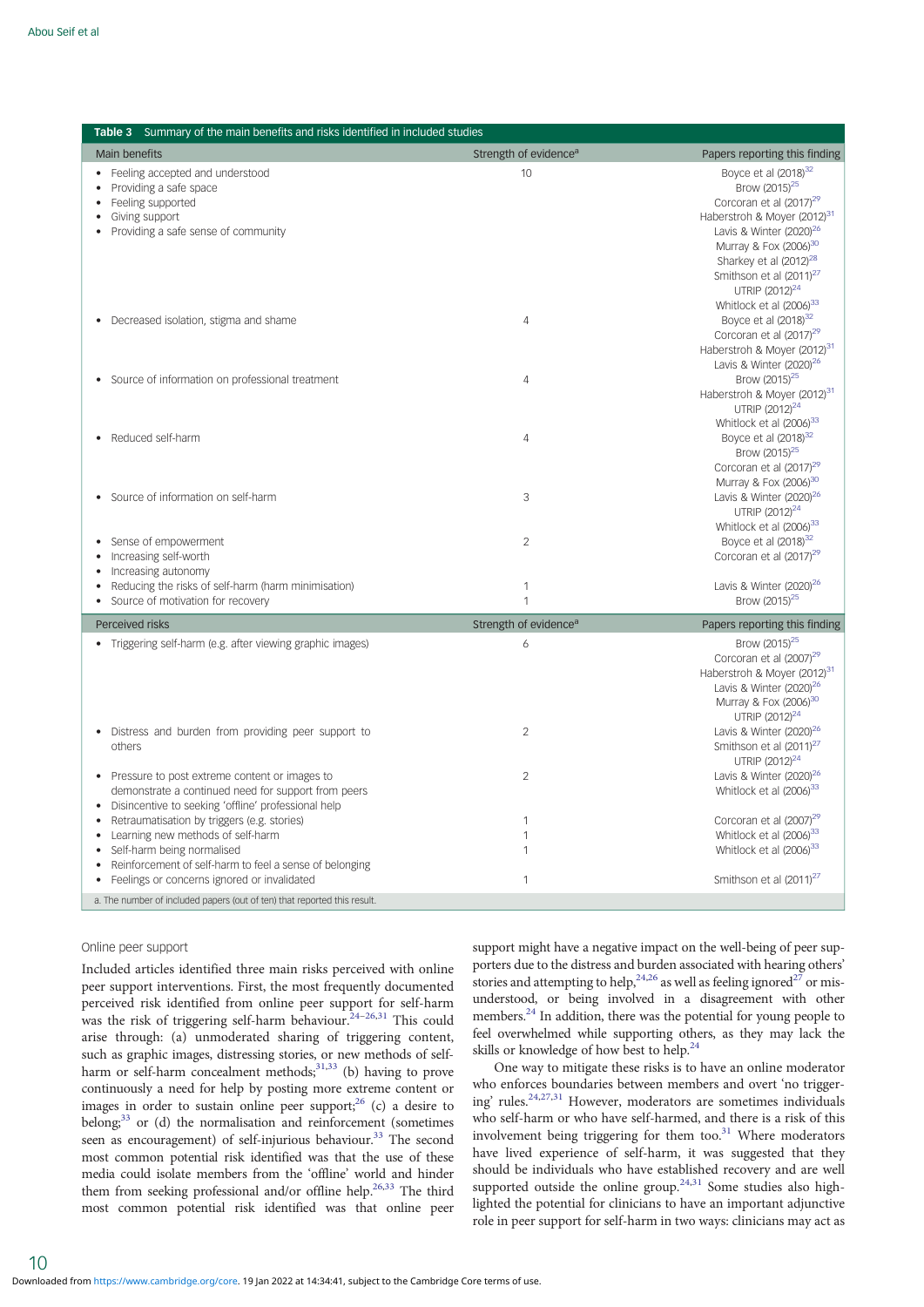moderators where peer support is offered in clinical settings but should also inquire about patients' engagement with peer support for self-harm offered online,  $24,25$  so that they can support them in using forums constructively. It was also suggested that online media should signpost to offline resources to provide a safety net should other support be needed.<sup>[26](#page-12-0)</sup> One study also alluded to the potential benefits of smaller group size in online forums, which meant that users were less likely to feel ignored.<sup>27</sup>

## **Discussion**

The main findings of this systematic review were that only a few studies have investigated the provision, quality, acceptability or potential harms of peer interventions for self-harm, whether in the published or the grey literature. Of the studies available, none has evaluated the effectiveness of peer support for self-harm, which limits conclusions about its impact on key outcomes such as distress, stigma, depressive symptoms, suicidal ideation, suicide attempt and suicide, as well as objective measurement of the risk of potential adverse effects.

However, we did identify useful literature describing the perceptions of those who use peer support for self-harm in relation to its acceptability and potential harms. These studies described a range of perceived social benefits, including a reduction in loneliness and the gaining of a sense of community and interpersonal skills; they also described a range of emotional benefits including the sense of being able to help others, an opportunity to vent frustrations, and the provision of access to information and support. In addition, these studies described perceived clinical benefits, including a reduction in the frequency and severity of self-harm, improvements in mood, and an increase in the practice of safer methods of self-harm. No participants described feeling less suicidal as a consequence of using peer support for self-harm. However, this question would better addressed quantitatively using validated measures of suicidality. Many participants described how stigmatised and ashamed they had been made to feel when using more conventional sources of support for self-harm, contrasting this with their positive experiences of the community they had encountered through peer support.

Some important risks were also identified, including the potential for peer support to cause vicarious trauma or trigger self-harm behaviour in those listening to others' stories or viewing others' scars, as well as the potential for psychological processes such as reinforcement of self-harm, imitating others' self-harming behaviours, comparing extent of injuries or self-harming in order to fit in with peers. There were also concerns expressed about the burden on those participating in peer support in having to support others despite not having appropriate training. Specific potential risks of online peer support were the difficulties of monitoring whether participants felt safe, and the potential for participants to rely on online support over formal sources of support, where this might otherwise be indicated. However, a number of valuable suggestions were made as to how these identified risks might be mitigated, including providing professional facilitators for groups and trigger warnings, and ensuring that peers who take on moderating roles feel well supported themselves.

## Strengths and limitations

Our systematic review had a number of key strengths that should reinforce the confidence of practitioners and policy makers when applying our findings in practice. We gained input from a researcher with lived experience, a mental health professional, a health psychologist and Samaritans when identifying search terms for this review and used these professional networks to contact key voluntary sector organisations and self-harm groups in order to identify grey literature. We also used Twitter for suggestions on published and unpublished literature on potential harms, in order to balance our study and counter potential publication bias. Our quality assessment of included studies used standardised tools, and the studies were judged to be of high quality. Our summary of the potential benefits and harms of peer support for self-harm presents a balanced account of the key considerations described in this published and unpublished literature when implementing peer support for self-harm, including key risks and mitigation recommendations.

In only searching two databases, we may have missed studies published in other journals, but our use of MEDLINE and PsycINFO was intended to focus our review on clinical findings. Our focus on non-clinical settings may have limited the lessons to be learned about other benefits of peer support for self-harm, but this specific focus was intended to address a research and policy gap in relation to non-clinical settings. We acknowledge that although our search of the published literature included international studies, our exclusion of non-English-language studies will have biased our report to reflect primarily the experiences of high-income countries. We also acknowledge that our search for grey literature reflected primarily UK-based organisations, given the location of the research team and funder, and this report might therefore be of less relevance to non-UK settings. We did not identify any trials, despite our comprehensive search terms, which meant that we could not present evidence of effectiveness. We also noted that the samples in included studies tended to underrepresent the experiences of people from minority ethnic groups; this may reflect sampling biases within those studies. We acknowledge that we may not have contacted the full range of experts in the field, who may have unpublished data not represented in this review, and we did not contact authors to clarify any queries over the presentation of data.

In this review, our exclusive focus on peer support for self-harm may have neglected a wider perspective in which peer support is compared directly with other forms of support for self-harm in terms of relative acceptability. The findings of an Australian survey of young people who had self-harmed is particularly striking in this respect.<sup>[34](#page-13-0)</sup> This study aimed to explore the attitudes of young people who had self-harmed towards the use of online help for selfinjury, as a means of informing future service delivery. Survey responses from 457 young people who had self-injured identified preferences for future online help-seeking, the rationale for which included gaining information and guidance, reducing isolation, a preference for an online culture, facilitation of help-seeking, easy access to support and the advantages of privacy. Of all sources of online support listed (e.g. texting, gaming, direct links to professionals, self-help and peer support) the most popular option was contact with a professional via instant messaging. Professional help therefore appeared to be preferred to peer support within the online context, highlighting the importance of considering hybrid sources of support.

## Future research

The main gaps in research that we identified were studies describing the effectiveness or cost-effectiveness of peer support for self-harm, as we did not identify any trials or economic analyses. The published and unpublished studies we found suggested that peer support for self-harm is an acceptable approach for a specific subset of people who have self-harmed, and that they and the professionals who support them show a strong awareness of the potential risks and mitigations required in order to provide a safe service. Although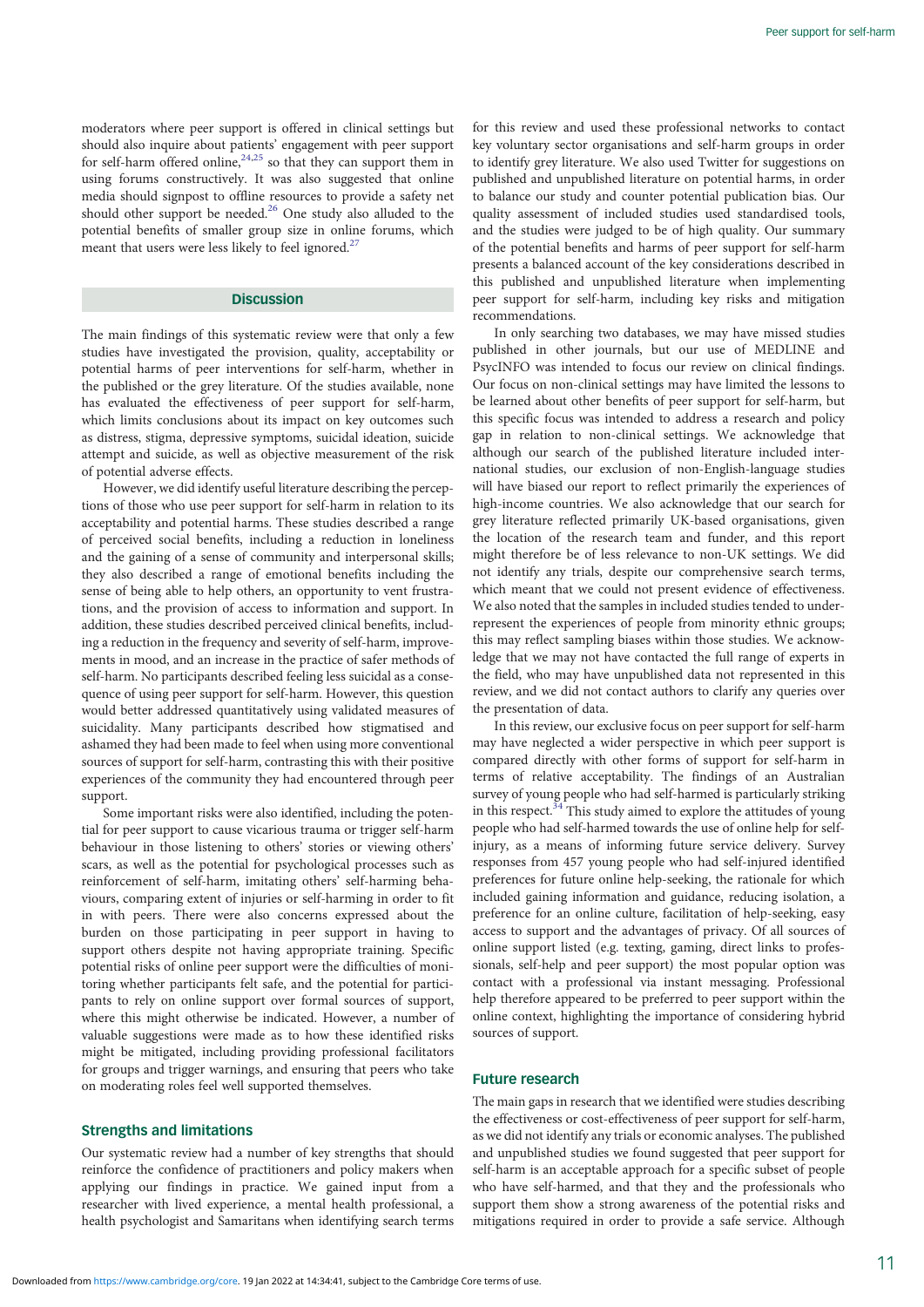this review identified the triggering of self-harm as being the most common potential risk attached to peer support, no studies evaluated whether the benefits of peer support interventions for selfharm outweigh the risks. Clinical trials and large-scale observational studies are required to measure both positive and adverse effects so we can build on our subjective understanding of peer support for self-harm. We also need cost-effectiveness analyses that take a wide societal perspective, taking into account the potential for clinical benefits and adverse effects, and the costs and benefits to carers, the health service, and emergency services, as well as use of other support and treatment options.

We identified no study describing the geographical provision of peer support for self-harm, nor any overview of current online provision. These are is needed to ascertain whether there are disparities in provision for certain geographical areas or for certain digitally excluded groups. In particular, we hope that future studies will explore the acceptability of peer support for people from ethnic minorities who self-harm, and that the lack of trial evidence might be addressed through controlled trials and the publication of their results. We recommend that regular updates of this review will inform updated recommendations on the provision, quality, acceptability, effectiveness and potential harms of peer support for self-harm.

## Policy implications

These findings suggest that the provision of peer support for self-harm is acceptable and valued by some people who have self-harmed, but that participants also perceived specific risks and ways to mitigate these. The range of benefits described suggests that there would be value in implementing further peer support services for people who have self-harmed, provided that service planning includes a careful consideration of risk management. The generally young age of the samples described in this review, typically 16 to 25 years, suggests that this would be welcomed by adolescents who self-harm, given their general preference for peer support over formal support.<sup>8</sup> The stigma and shame experienced when accessing professional support was contrasted with the more accepting experience of using peer support. This has important policy implications, given that stigma has been identified as a key barrier to seeking professional support for mental health problems among young people.[35](#page-13-0) Online peer support was viewed positively as a way of promoting help-seeking for professional support and may be a critical stage in the process of recognising a need for support and identifying the most acceptable routes into professional support.

The suggestions made around risk mitigation processes suggest a key role for training and supporting group facilitators and online group moderators, both in relation to the processes they follow when providing peer support (policies on triggering content and ground rules about expectations in showing respect in interactions) but also in relation to supporting their emotional needs (Box 1). The provision of regular supervision may well be welcomed by those providing support, as well as risk management procedures should they feel overwhelmed by responsibilities and clinical risk scenarios. All those who take part in a peer support group may at times feel overwhelmed, and it may be important to consider ground rules on taking a break from the group or accessing alternative sources of support. Improving the confidence of people who have selfharmed to support vulnerable others might be achieved through interventions such as Mental Health First Aid Training to improve mental health literacy.[36](#page-13-0) Peer support services might also consider providing a set of guidelines on how peers can best support others, including how to maintain one's own emotional health in order to be in the best place to help others. More generally, it will also be important when implementing peer support to provide clear signposting to other sources of support, should these be indicated alongside engagement with a peer community.

#### Box 1 Recommendations for commissioning online peer support groups for self-harm.

- (a) Ensure there are moderators for online peer support forums
- (b) Ensure that moderators are well supported outside the online group (c) Suggest use of mental health professionals as moderators for online peer
- support forums (d) Supplement peer group support with other sources of support (including
- formal sources of support)
- (e) Ensure that members are signposted to offline sources of support

The important part that peer support plays in the lives of some people who have self-harmed suggests that this is an important dimension of a clinical assessment, and that clinicians should inquire routinely about peer support when taking a clinical history from a person who self-harms, particularly that gained online.[37](#page-13-0) Given the acceptability of peer support to people who have self-harmed, clinicians should also become familiar with the services available and discuss these as part of care planning alongside a consideration of the potential risks described. This is particularly important during a period of pandemic restrictions, when access to a full range of support sources may be severely limited. There may also be a role for clinicians in supporting the moderators or facilitators of peer support, given the importance of risk protocols and risk management when offering this type of help to a vulnerable group.

#### **Conclusions**

Our review of the literature suggests that peer support for self-harm has an important therapeutic role in the lives of some people who have self-harmed, who describe social, emotional and clinical benefits but are also able to recognise the potential for harms. This literature provides valuable suggestions for how to best implement peer support for self-harm, whether face-to-face or online, and the risk issues that that need to be considered in order to provide this safely. In view of the preferences of young people for self-harm support outside formal healthcare settings, peer support for selfharm could be a very valuable means of containing some of the distress and loneliness associated with self-harm and promoting a sense of autonomy and community.

## Lived experience commentary

The significance of providing peer support for those who self-harm is evidential; the current review summarises that although it is not without its risks, peer support both face-to-face and via online media can help some young people manage self-injurious thoughts and behaviours. Through open discussions around self-harm via inperson or virtual support groups, young people have reported a decrease in perceived stigma and shame compared with interventions led by professionals or loved ones. This may be attributed to a sense of solidarity, whereby those who self-harm are provided with a safe space to share their narratives and support each other's struggles and goals, during times where they may feel isolated and misunderstood by those who do not share similar experiences.

From my perspective, this review has brought to light how society has altered the way young people choose to obtain informal support. Although face-to-face groups have their advantages, it is interesting to note that online platforms are an increasingly popular means for seeking help, owing to the opportunities for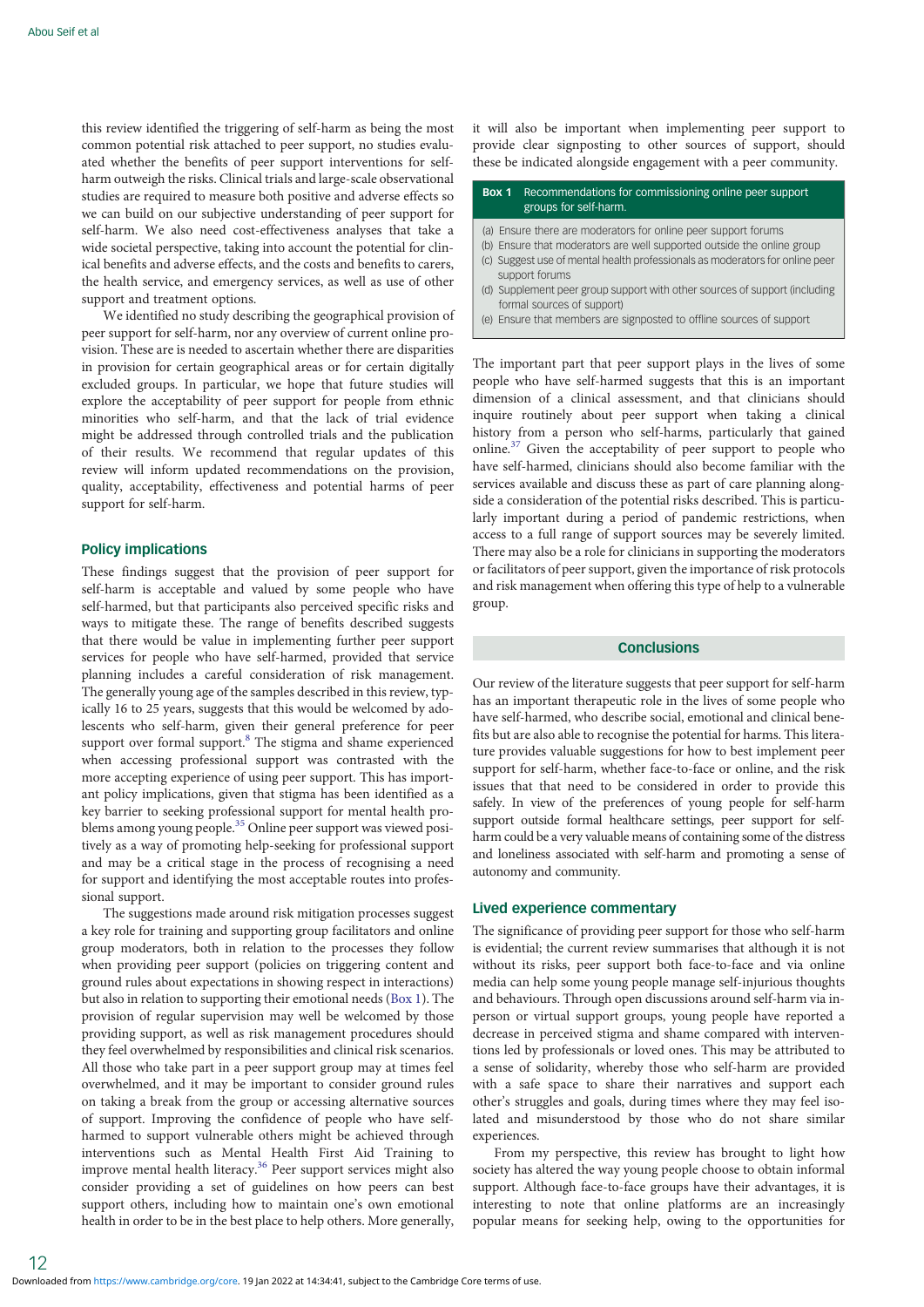<span id="page-12-0"></span>giving/receiving support from a range of like-minded people, and the instant access to useful information. These findings strongly resonate with my own lived experience as an adolescent; I found solace in the mutual benefits of sharing emotional distress and self-harm ideation with others, while maintaining anonymity behind a mobile screen. However, the associated risks of using online media should not go unnoticed; these include exposure to graphic images of extreme self-harm and feeling overwhelmed with a perceived responsibility to support others.

Although I understand the high-risk nature of peer support in increasing some self-harm behaviours, I consider the benefits to outweigh the cons in terms of accessing support and generating a sense of self-empowerment and online community presence for young people. Given these potential benefits, and in light of the few studies investigating the effectiveness of peer interventions, there is an urgent need to determine the efficacy of peer support as an active intervention. Only through clinical trials can risk issues concerning both group members and facilitators/moderators be fully addressed, and peer interventions could start to be considered as having the same necessity for managing self-harm as professional support services.

Nada Abou Seif, Division of Psychiatry, University College London, UK; Rayanne John-Baptiste Bastien, Division of Psychiatry, University College London, UK; Belinda Wang, Division of Psychiatry, University College London, UK; Jessica Davies, St Andrews, Birmingham, UK; Mette Isaken, Samaritans, Surrey, UK; Ellie Ball, Samaritans, Surrey, UK; **Alexandra Pitman D**, Division of Psychiatry, University College London, and Camden and Islington NHS Foundation Trust[,](https://orcid.org/0000-0003-1072-6182) UK; Sarah Rowe (D, Division of Psychiatry University College London, UK

Correspondence: Sarah Rowe. Email: s.rowe@ucl.ac.uk

First received 4 Aug 2021, final revision 19 Nov 2021, accepted 5 Dec 2021

## Supplementary material

Supplementary material is available online at <https://doi.org/10.1192/bjo.2021.1081>.

#### Data availability

Data availability is not applicable to this article as no new data were created or analysed in this study.

#### Author contributions

N.A.S. developed the review protocol, conducted screening, and drafted the paper. R.J.B. and B.W. conducted screening and helped to draft sections of the paper. J.D. commented on the protocol and drafts and wrote the lived experience commentary. S.R., A.P., M.I. and E.B. designed the review questions and search strategy and commented on drafts of the paper. All authors read and approved the final manuscript.

#### Funding

This work was supported by Samaritans.

## Declaration of interest

This project was commissioned by two of the authors (M.I. and E.B.) on behalf of Samaritans, and the paper is based on a tendered bid for the Samaritans project. M.I. and E.B. took an active part in devising the search strategy and commenting on manuscript drafts.

ICMJE forms are in the supplementary material, available online at [https://doi.org/10.1192/](https://doi.org/10.1192/bjo.2021.1081) [bjo.2021.1081.](https://doi.org/10.1192/bjo.2021.1081)

## References

- 1 Madge N, Hewitt A, Hawkton K, de Wilde EJ, Corcoran P, Fekete S, et al. Deliberate self-harm within an international community sample of young people: comparative findings from the Child & Adolescent Self-harm in Europe (CASE) study. J Child Psychol Psychiatry 2008; 49(6): 667–77.
- 2 Muehlenkamp JJ, Gutierrez PM, An investigation of differences between selfinjurious behavior and suicide attempts in a sample of adolescents. Suicide Life Threat Behav 2004; 34(1): 12–23.
- 3 Hiscock H, Neely RJ, Lei S, Freed G. Paediatric mental and physical health presentations to emergency departments, Victoria, 2008-15. Med J Aust 2018; 208 (8): 343–8.
- 4 McManus S, Gunnell D, Cooper C, Bebbington PE, Howard LM, Brugha T, et al. Prevalence of non-suicidal self-harm and service contact in England, 2000-14: repeated cross-sectional surveys of the general population. Lancet. Psychiatry 2019; 6(7): 573–81.
- 5 Tormoen AJ, Myhre M, Walby FA, Grøholt B, Rossow I. Change in prevalence of self-harm from 2002 to 2018 among Norwegian adolescents. Eur J Public Health 2020; 30(4): 688–92.
- 6 Patalay P, Fitzsimons E. Psychological distress, self-harm and attempted suicide in UK 17-year olds: prevalence and sociodemographic inequalities. Br J Psychiatry 2021; 219(2): 437–9.
- 7 Hawton K, Harriss L, Hall S, Simkin S, Bale E, Bond A. Deliberate self-harm in Oxford, 1990-2000: a time of change in patient characteristics. Psychol Med 2003; 33(6): 987–95.
- 8 Rowe SL, French RS, Henderson C, Ougrin D, Slade M, Moran P. Help-seeking behaviour and adolescent self-harm: a systematic review. Aust N Z J Psychiatry 2014; 48(12): 1083–95.
- 9 Durcan G, Snell J. A Space to Talk: an Evaluation of the WISH Centre's Services with Young People who Self-harm. Centre for Mental Health, 2018 [\(https://]((https://www.centreformentalhealth.org.uk/sites/default/files/2018-11/CentreforMentalHealth_A%20space%20to%20talk_fullreport.pdf) [www.centreformentalhealth.org.uk/sites/default/files/2018-11/CentreforMental]((https://www.centreformentalhealth.org.uk/sites/default/files/2018-11/CentreforMentalHealth_A%20space%20to%20talk_fullreport.pdf) [Health\\_A%20space%20to%20talk\\_fullreport.pdf]((https://www.centreformentalhealth.org.uk/sites/default/files/2018-11/CentreforMentalHealth_A%20space%20to%20talk_fullreport.pdf)).
- 10 Jones R, Sharkey S, Ford T, Emmens T, Hewis E, Smithson J, et al. Online discussion forums for young people who self-harm: user views.Psychiatrist 2011; 35(10): 364–8.
- 11 Basset T, Faulkner A, Repper J, Stamou E, Lived Experience Leading the Way: Peer Support in Mental Health. Together UK, 2010 ([https://www.together-uk.](https://www.together-uk.org/wp-content/uploads/downloads/2011/11/livedexperiencereport.pdf) [org/wp-content/uploads/downloads/2011/11/livedexperiencereport.pdf](https://www.together-uk.org/wp-content/uploads/downloads/2011/11/livedexperiencereport.pdf)).
- 12 Shalaby RAH, Agyapong VIO. Peer support in mental health: literature review. JMIR Ment Health 2020; 7(6): e15572.
- 13 All-Party Parliamentary Group. Inquiry into the Support Available for Young People who Self-harm. Samaritans, 2020 ([https://media.samaritans.org/](https://media.samaritans.org/documents/APPG_inquiry_full_report.pdf) [documents/APPG\\_inquiry\\_full\\_report.pdf](https://media.samaritans.org/documents/APPG_inquiry_full_report.pdf)).
- 14 Pham MT, Rajić A, Greig JD, Sargeant JM, Papadopoulos A, McEwen SA. A scoping review of scoping reviews: advancing the approach and enhancing the consistency. Res Synth Methods 2014; 5(4): 371–85.
- 15 Stevinson C, Lawlor DA. Searching multiple databases for systematic reviews: added value or diminishing returns? Complement Ther Med 2004; 12(4): 228–32.
- 16 Scherr S, Arendt F, Frissen T, Oramas MJ. Detecting intentional self-harm on Instagram: development, testing, and validation of an automatic image-recognition algorithm to discover cutting-related posts. Soc Sci Comput Rev 2020; 38(6): 673–85.
- 17 Mosseri A. An Important Step Towards Better Protecting our Community in Europe. Instagram, 2020 [\(https://about.instagram.com/blog/announcements/](https://about.instagram.com/blog/announcements/an-important-step-towards-better-protecting-our-community-in-europe/) [an-important-step-towards-better-protecting-our-community-in-europe/\)](https://about.instagram.com/blog/announcements/an-important-step-towards-better-protecting-our-community-in-europe/).
- 18 Singh S. Everything in Moderation: An Analysis of How Internet Platforms Are Using Artificial Intelligence to Moderate User-Generated Content. New America, 2019 [\(https://www.newamerica.org/oti/reports/everything-moderation](https://www.newamerica.org/oti/reports/everything-moderation-analysis-how-internet-platforms-are-using-artificial-intelligence-moderate-user-generated-content/case-study-reddit/)[analysis-how-internet-platforms-are-using-artificial-intelligence-moderate](https://www.newamerica.org/oti/reports/everything-moderation-analysis-how-internet-platforms-are-using-artificial-intelligence-moderate-user-generated-content/case-study-reddit/)[user-generated-content/case-study-reddit/\)](https://www.newamerica.org/oti/reports/everything-moderation-analysis-how-internet-platforms-are-using-artificial-intelligence-moderate-user-generated-content/case-study-reddit/).
- 19 McHugh ML. Interrater reliability: the kappa statistic. Biochem Med 2012; 22(3): 276–82.
- 20 Schünemann H, Brożek J, Guyatt G, Oxman A. GRADE Handbook for Grading Quality of Evidence and Strength of Recommendations. GRADE Working Group, 2013.
- 21 Critical Appraisal Skills Programme. CASP (Qualitative Checklist). CASP UK, 2018 ([https://casp-uk.net/wp-content/uploads/2018/01/CASP-Systematic-](https://casp-uk.net/wp-content/uploads/2018/01/CASP-Systematic-Review-Checklist_2018.pdf)[Review-Checklist\\_2018.pdf](https://casp-uk.net/wp-content/uploads/2018/01/CASP-Systematic-Review-Checklist_2018.pdf)).
- 22 Hong QN, Fàbregues S, Bartlett G, Boardman F, Cargo M, Dagenais P, et al. The Mixed Methods Appraisal Tool (MMAT) version 2018 for information professionals and researchers. Educ Inf 2018; 34(4): 285–91.
- 23 Puttick R, Ludlow J. Standards of Evidence: An Approach that Balances the Need for Evidence with Innovation. Nesta, 2013.
- 24 Institute for Research and Development. The Role of Online and Online Peer Support for Young People who Self-harm. UTRIP, 2012.
- 25 Brow LK. Online Self-injury Message Boards: The role of Social Support for Young Adults. Dissertation Abstracts International: Section B: The Sciences and Engineering, 2016.
- 26 Lavis A, Winter R. #Online harms or benefits? An ethnographic analysis of the positives and negatives of peer-support around self-harm on social media. J Child Psychol Psychiatry 2020; 61(8): 842–54.
- 27 Smithson J, Sharkey S, Hewis E, Jones RB, Emmens T, Ford T, et al. Membership and boundary maintenance on an online self-harm forum. Qual Health Res 2011; 21(11): 1567–75.